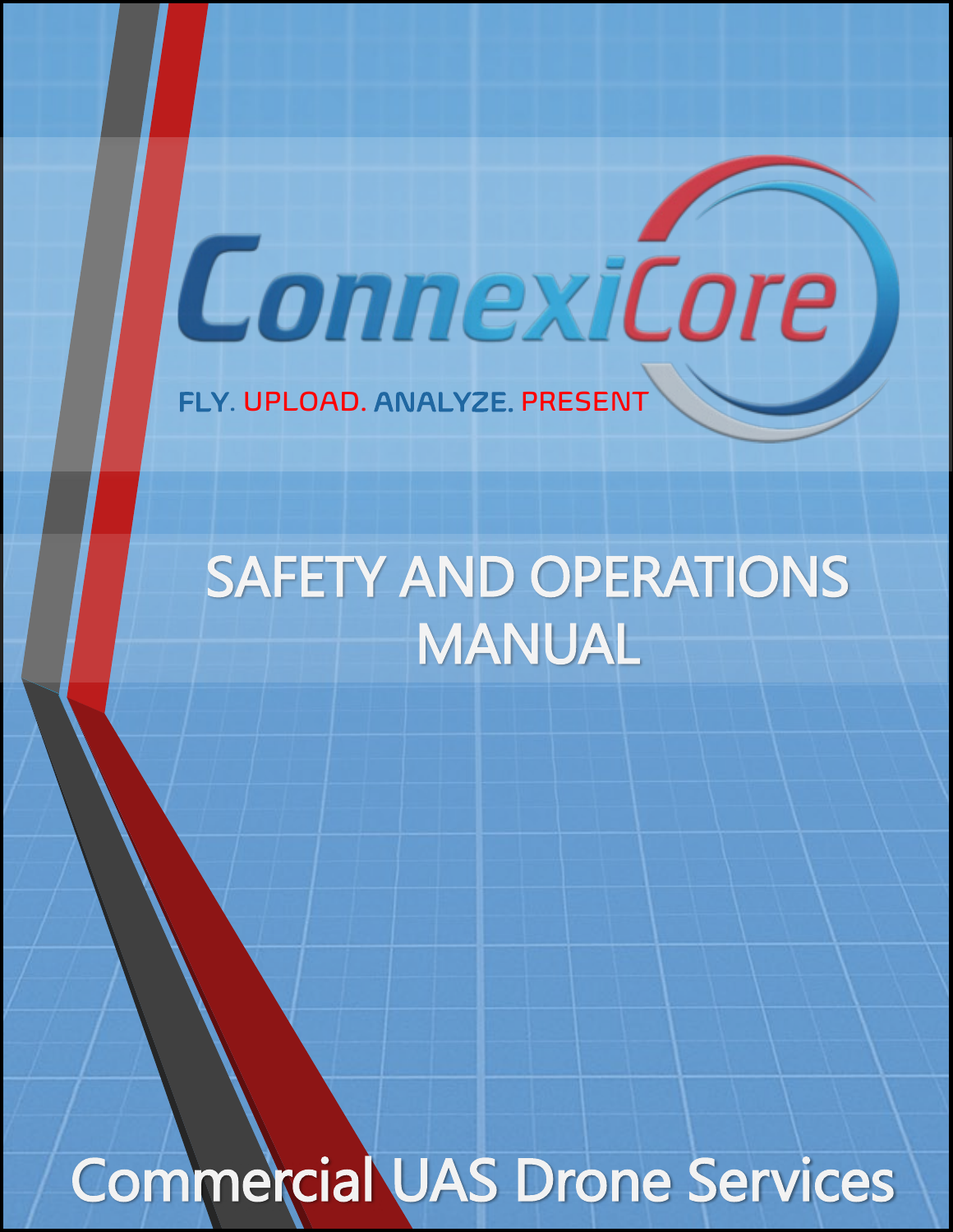# 1. Preface

The following procedures are intended to promote safe, efficient and lawful operation of the CONNEXICORE unmanned aerial system (UAS). Safety, above all else, is the primary concern in each operation, regardless of the nature of the mission. This Standards document is designed to provide intelligent business practices fundamental to operate a Drone Service operation or business and to provide quality services and value to our clients. While this Standard represents the input of numerous experts with countless hours of experience and meeting with IT businesses to learn about them, the outcome will be dependent on execution. Only with honest self-reflection can a business effectively evaluate itself against our well thought out standards. Throughout our process, CONNEXICORE and its management team embrace incremental improvements, focus on establishing and meeting the ever-increasing expectations of our clients, and create a highly professional and safe environment for employees. The CONNEXICORE Standard for Drone Services provides intelligent business practices for the core operational, management, and delivery functions of an elite UAS services firm.

# 2. Philosophy & Mission Statement

It shall be the mission of those personnel of CONNEXICORE who are trained in the use of unmanned aircraft systems (UAS), to use this resource to conduct aerial commercial inspections (agriculture, construction and infrastructure), and aerial surveying, mapping and 3D modeling.

It shall be the intent of every UAS operator to make reasonable effort to not invade a person's reasonable expectation of privacy when operating the UAS. When operating the UAS, CONNEXICORE operators abide by all FAA Regulations for flight and receive the proper authorization for flight.

# 3. Protection of Rights and Privacy

UAS operators and observers ensure the protection of private individuals' civil rights and reasonable expectations of privacy before deploying the UAS. UAS operators and observers ensure and are held accountable for ensuring that operations of the UAS intrude to a minimal extent upon the private persons and businesses. To accomplish this primary goal, CONNEXICORE observes the following:

- 1. When the UAS is flown, the onboard cameras are turned to be facing away from occupied structures, etc. to minimize inadvertent video or still images of uninvolved persons or property.
- 2. CONNEXICORE does not conduct random surveillance activities. The use of the UAS is tightly controlled and regulated.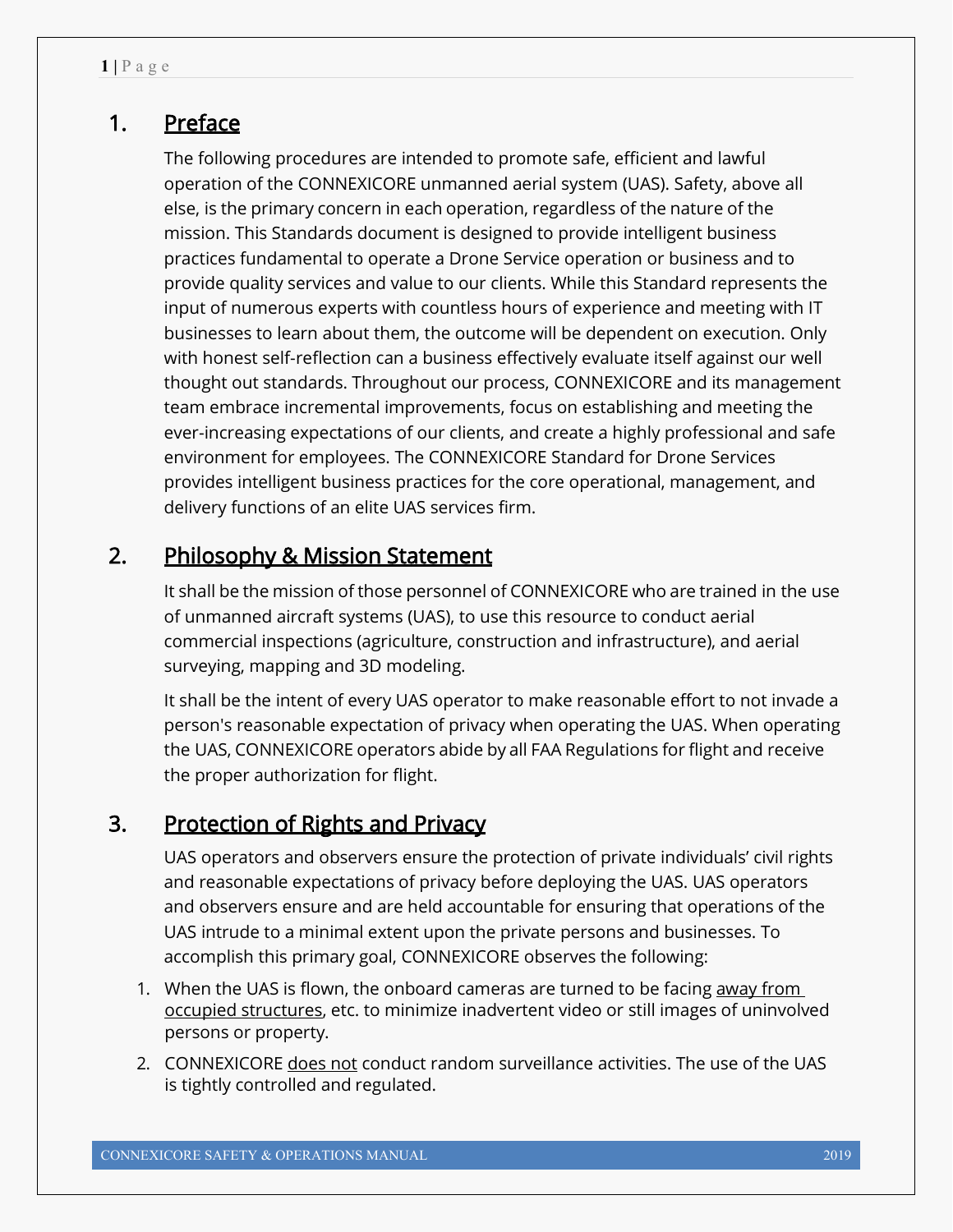- 3. All authorized missions for CONNEXICORE UAS are for:
	- $\circ$  Aerial photography, videography, commercial inspections (agriculture, buildings) and infrastructure), and aerial surveying, mapping and 3D modeling.
- 4. A CONNEXICORE committee is formed and meets semi-annually for the purpose of reviewing the existing UAS procedures as well new technologies, laws, and regulations on UAS usage. The committee consists of personnel from CONNEXICORE and business partners and advisors.
- 5. CONNEXICORE UAS operate strictly within the law and regulations. If in doubt, prior to operating the UAS we ensure that the proper airspace waivers and applications are applied for and obtained. We balance all operations with the need to accomplish the mission while maintaining public privacy and the freedom from intrusion.

# 4. Definitions

Aircraft: any contrivance invented, used, or designed to navigate, or fly in, the air.

 Airport: a landing area used regularly by aircraft for receiving or discharging passengers or cargo.

Civil aircraft: an aircraft except a public aircraft.

Control Station: (CS). An interface used by the remote pilot or the person manipulating the controls to control the flight path of the small UA.

Crew Resource Management: (CRM). Crew Resource Management, also known as CRM, is training methodology that focuses on interpersonal communication, leadership and decision making.

Flight Boundaries: Flight boundaries shall be determined by the Remote Pilot in Command (RPIC) based upon airspace considerations, shall set maximum altitudes and determine the outside boundaries vertically and horizontally of the flight operations.

Flight Logbook: The Flight Logbook shall be the paper or digital version of the document or application which records flight activities for a specific flight operation.

Operator: The Operator shall mean the personal responsible for physically piloting the sUAS during the mission as the RPIC, or under direct supervision and responsibility of the RPIC.

Person Manipulating the Controls: A person other than the RPIC who is controlling the flight of a sUAS under the supervision of the remote PIC, also referred to as the Operator.

Visual Observer: (VO). A person acting as a flight crew member who assists the small UA remote PIC and the person manipulating the controls to see and avoid other air traffic or objects aloft or on the ground.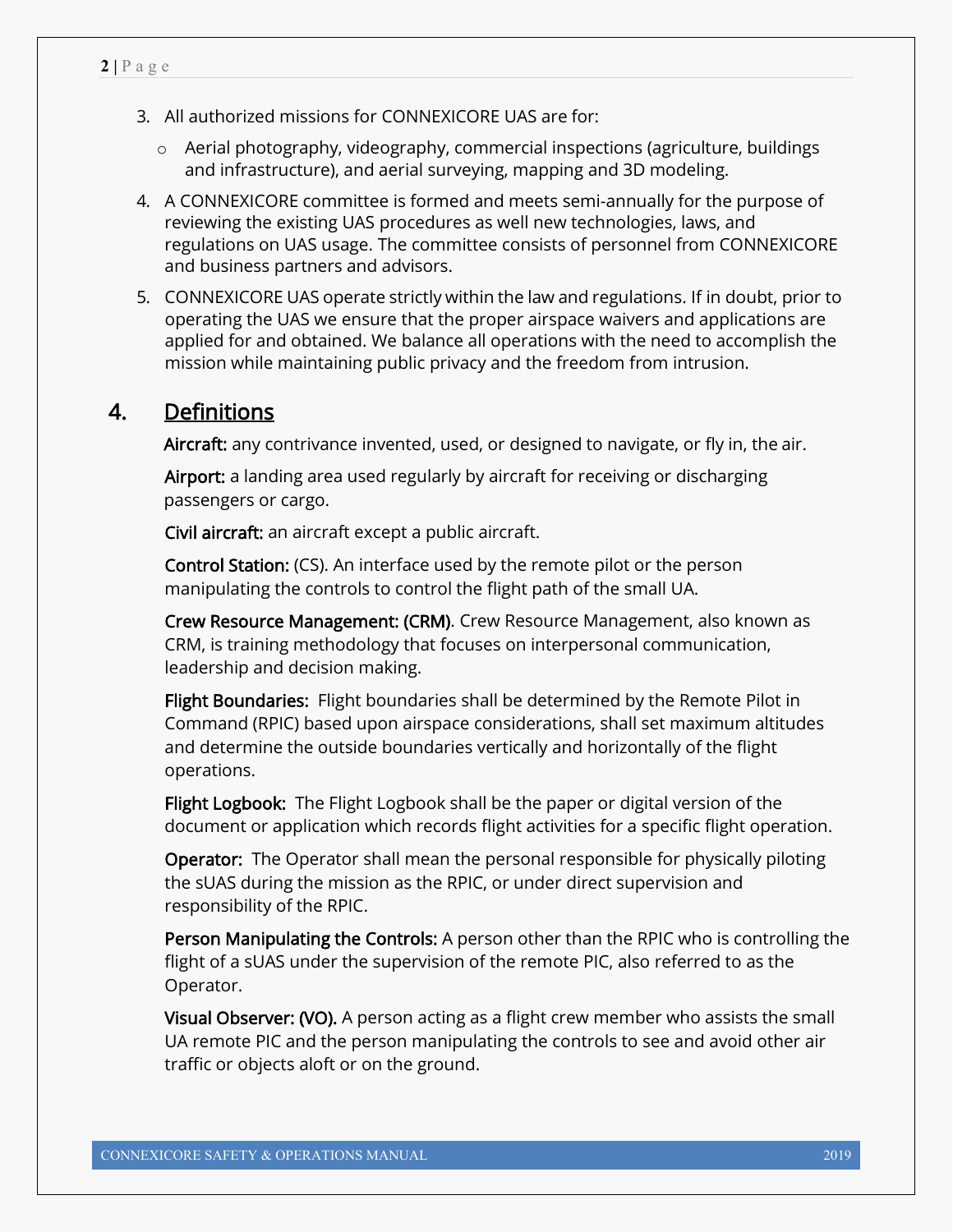Remote Pilot in Command: (Remote PIC or Remote Pilot). A person who holds a remote pilot certificate with a sUAS rating and has the final authority and responsibility for the operation and safety of a sUAS operation conducted under part 107.

Small Unmanned Aircraft System: (sUAS). An UA weighing less than 55 pounds, including everything that is onboard or otherwise attached to the aircraft, and can be flown without the possibility of direct human intervention from within or on the aircraft.

Landing area: a place on land or water, including an airport or intermediate landing field, used, or intended to be used, for the takeoff and landing of aircraft, even when facilities are not provided for sheltering, servicing, or repairing aircraft, or for receiving or discharging passengers or cargo.

## Abbreviations:

AGL: Above Ground Level.

ATC: Air Traffic Control.

CFR: Code of Federal Regulations.

FAA: Federal Aviation Administration.

FSDO: Flight Standards District Office.

GPS: Global Positioning System.

NAS: National Airspace System.

PIC: Pilot in Command.

UA: Unmanned Aircraft.

UAS: Unmanned Aircraft System.

VO: Visual Observer

# 5. Administration

## 5.1 Operations Manual

- 1. The policies and procedures contained in this manual are issued by CONNEXICORE. As such it is an official business document of CONNEXICORE.
- 2. This manual is not intended to be all-inclusive, but as a supplement to other company guidelines, Federal Aviation Administration regulations, pre-flight safety checklists, aircraft manufacturers' approved flight manual, etc.
- 3. This manual has been written to address UAS operations as they existed when it was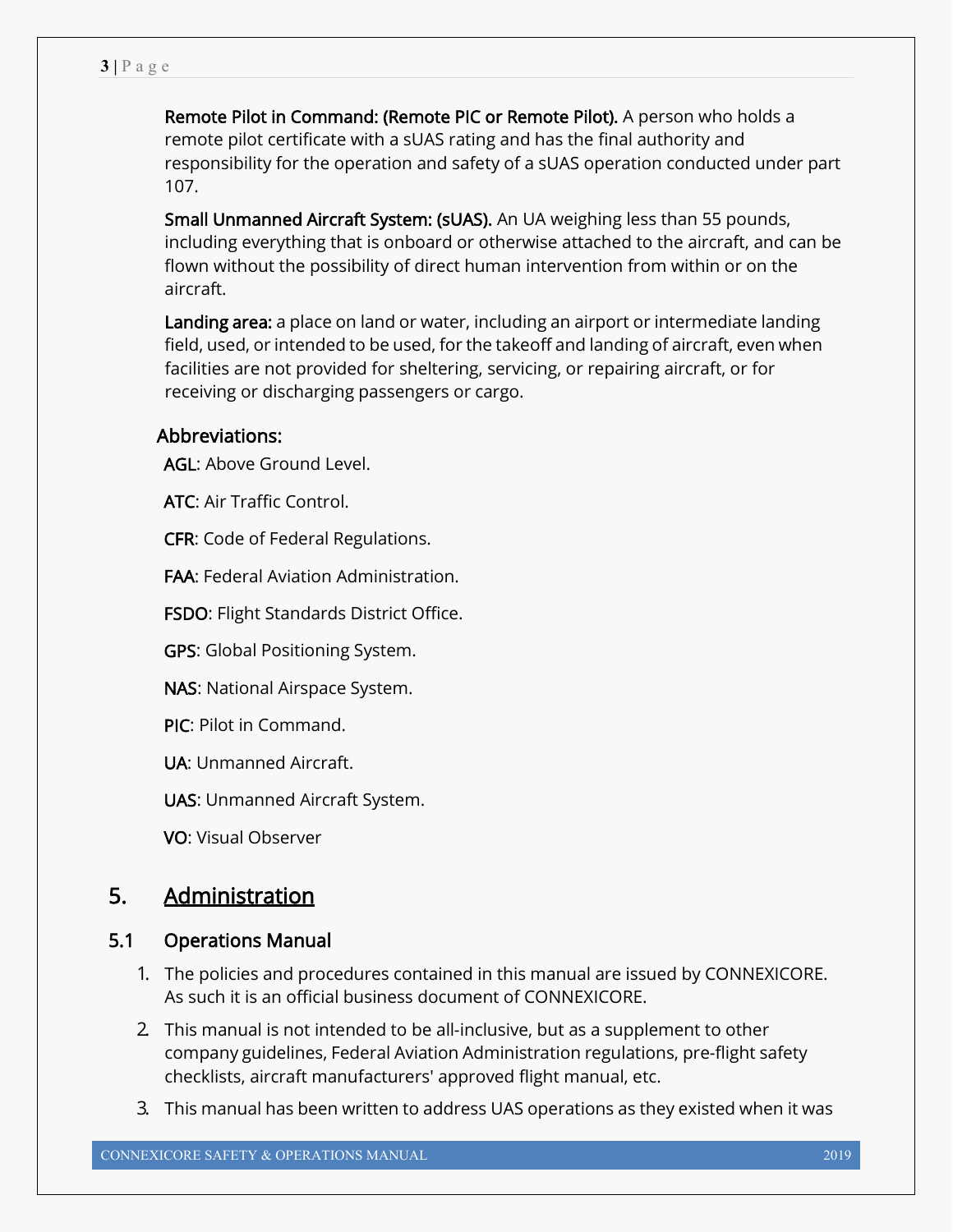drafted. Equipment, personnel, environment (internal and external), etc., change over time. The management of change involves a systematic approach to monitoring organizational change and is a critical part of the risk management process. Given this, it is essential that this manual be continually updated as necessary. The entire manual must be reviewed, at a minimum, annually to assure it is up to date. Any changes to the manual will be communicated as currently dictated by company policy.

4. A copy of the manual (electronic and/or paper) is issued to every associate of CONNEXICORE having UAS responsibilities.

## **Organization**

- 1. The UAS team (unit) is comprised of those personnel approved by CONNEXICORE and includes operators, observers and others deemed necessary and an have assignment as part of the UAS crew.
- 2. Assignment to the UAS crew is carefully selected by CONNEXICORE from specially trained staff members of CONNEXICORE with knowledge of the airspace within which the operation will take place and how that airspace fits into the National Airspace System (NAS).

## 5.2 Personnel

Remote Pilot-in-Command ("RPIC") For every flight operation, there will be an RPIC. The RPIC of an aircraft is directly responsible for, and is the final authority as to, the operation of that aircraft as well as the flight operation. The RPIC is responsible for the overall direction and performance of the UAS and must exercise command and control over the operations. The RPIC is also responsible for entering information in the Flight Logbook. The RPIC may authorize the person manipulating the controls to deviate from this manual or any regulation in response to an emergency. Any deviation must be reported to the management.

The RPIC is responsible for the following minimum activities, which shall be recorded in the Flight Logbook or similar another maintained checklist:

- $\circ$  Conducting a pre-flight thorough inspection of the UAS, and reviewing all maintenance, software updates and operational documentation.
- $\circ$  Conducting a pre-flight site survey to assess risks and plan flight operations and determine Flight Boundaries.
- $\circ$  Conducting a mission briefing with the flight crew to review all operations, Flight Boundaries, safety issues, and regulatory compliance.
- o Conducting a weather analysis both before and during the flight operations. Before each flight operation, the RPIC shall be familiar with the weather situation existing throughout the flight operation and surrounding area. The RPIC shall utilize FAA approved weather resources to obtain the latest and most current weather conditions.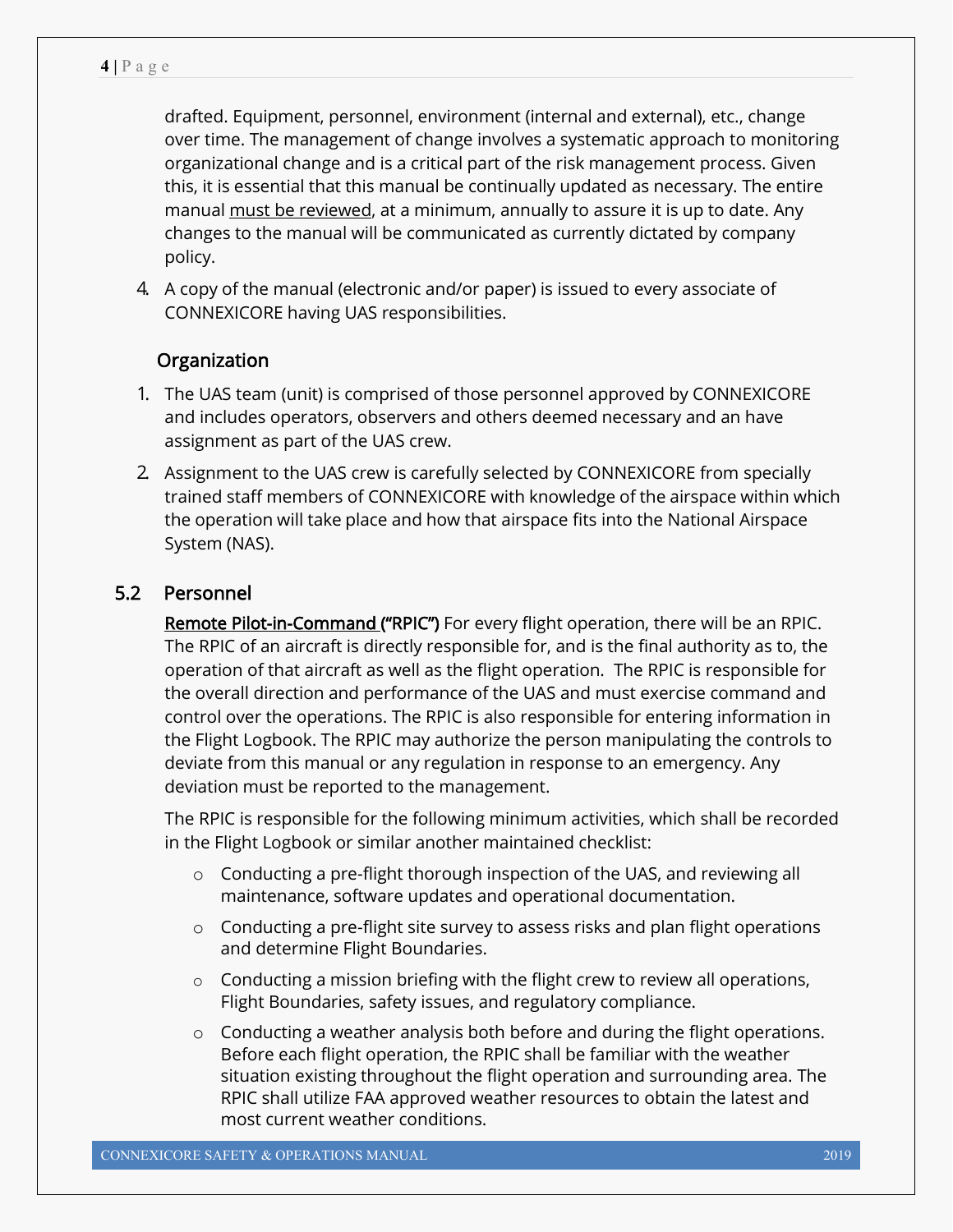- 1. Ensuring all required documents are on site prior to flight operations.
- 2. Ensure regulatory compliance and record any inadvertent deviations from regulations.
- 3. Any other tasks deemed necessary by management to ensure safe and legal flight operations.
- 4. The RPIC has the authority to reject any flight operation based on personnel, safety or FAA regulation issues.
- 5. Conducting a debriefing after the conclusion of the flight operations to review any operational or regulatory compliance issues.

## In order to fulfill the role of RPIC, the RPIC must:

- 1. Possess, at a minimum, a valid Remote Pilot Certificate and valid photo identification. The RPIC must recertify for the UAS Operator certificate by passing an aeronautical knowledge test every 24 calendar months.
- 2. Maintain proficiency in the make/model of sUAS to be flown.
- 3. Be at least 16 years of age.
- 4. Be able to read, speak, write, and understand the English language.
- 5. Be in a physical and mental condition that would not interfere with the safe operation of a sUAS.
- 6. The UAS flight coordinator or pilot-in-command (PIC) is responsible for the overall direction and performance of the UAS unit and exercises command and control over it. The PIC must be **FAA part 107 certified**.

#### 5.3 UAS Coordinator Responsibilities:

- 1. maintaining all training, flight and maintenance records for each operator and observer as well as individual airframes;
- 2. maintain contact with the FAA and regulations as they change and maintain current FAA certification as needed and required by US law for civil UAS operations.
- 3. evaluate airframes based on mission needs;

#### 5.4 Operators:

- 1. To be considered for selection as an operator, applicants must meet the requirements for and successfully pass a CONNEXICORE administered UAS Operators Course AND be FAA part 107 certified in order to be accepted into the UAS crew.
- 2. Operators interacting with Air Traffic Control (ATC) or Terminal Radar Approach Control Facilities (TRACON) shall have enough expertise to perform that task readily. Operators must understand and comply with FAA Regulations applicable to the airspace where the UAS operates.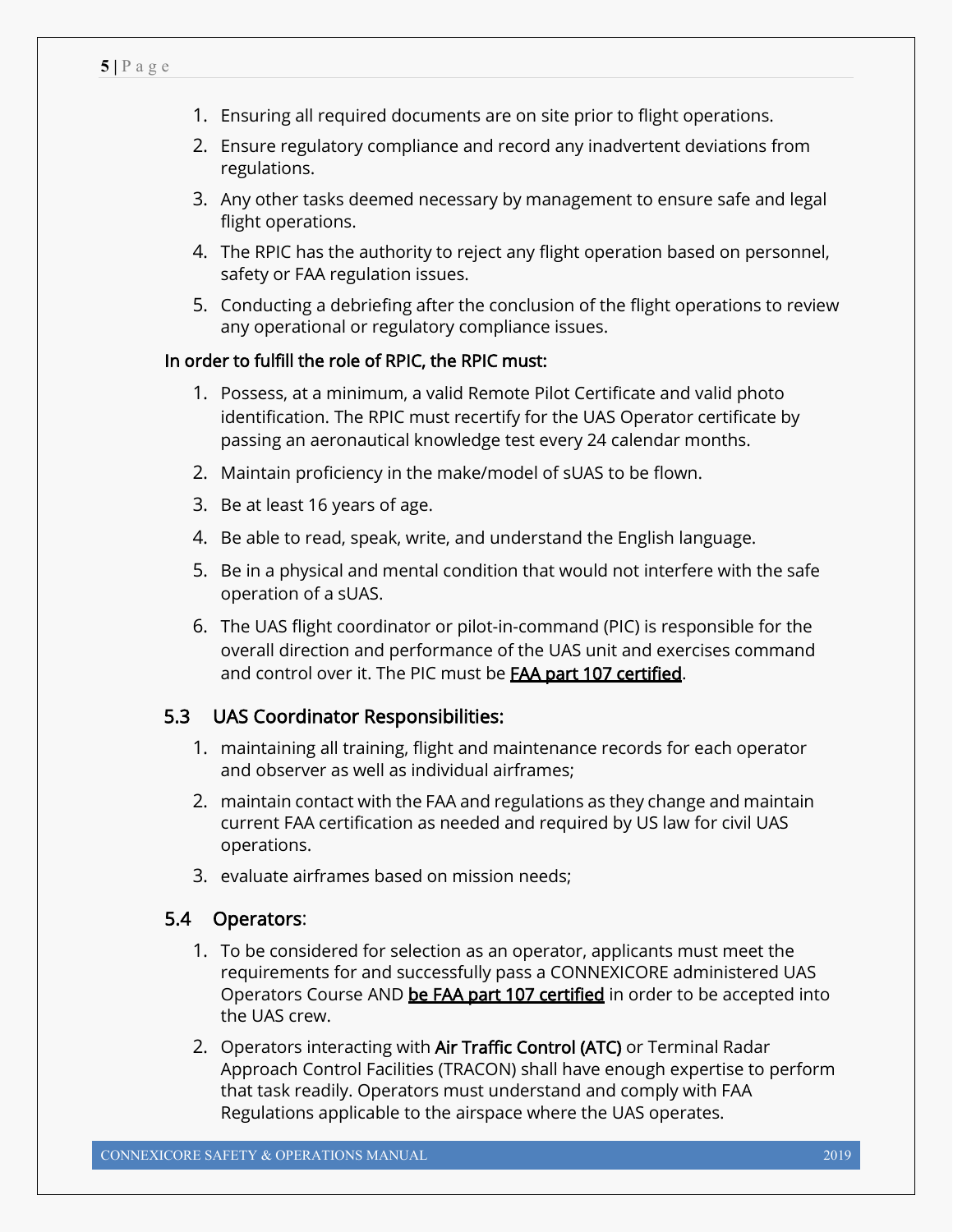- 3. An operator's primary duty is the safe and effective operation of the UAS in accordance with the manufacturers' approved flight manual, FAA regulations and company policy and procedures. Operators must remain knowledgeable of all FAA regulations; UAS manufacturer's flight manual and bulletins and company policy and procedures.
- 4. Operators may be temporarily removed from flight status at any time by the UAS coordinator, for reasons including performance, proficiency, physical condition, etc. Should this become necessary, the operator will be notified verbally and in writing of the reason, further action to be taken and expected duration of such removal.
- 5. The UAS Coordinator shall maintain a file for each operator which shall include copies of training records, flight incidents, etc. This file is reviewed in accordance with current company policy and procedures.

#### The Operator is responsible for:

- 1. Receiving a briefing from the RPIC.
- 2. Adherence to this Manual and all checklists.
- 3. Conducting the preflight checks.
- 4. Ensuring all required documents are on site prior to flight operations.
- 5. Abiding by all RPIC directives for the flight operations.
- 6. Flying the mission.
- 7. Coordinating with the RPIC on all post flight checks, paperwork and maintenance.
- 8. The operator, along with the RPIC, has the authority to reject any flight operation based on personnel, safety or FAA regulation issues.

#### 5.5. Visual Observer:

A visual observer (VO) is not required under Part 107 but may be required for certain waivers or other operations. Moreover, the RPIC may decide that a VO is required for safety reasons for a flight operation. If a VO is used, or required, the VO will adhere to the following guidelines. The VO assists the drone operator by monitoring the worksite for potential safety hazards. The VO will assist the drone operator as required to conduct a safe and efficient flight.

#### If there is a VO, the VO is responsible for:

1. Monitoring the airspace around the worksite to prevent interference with manned aircraft.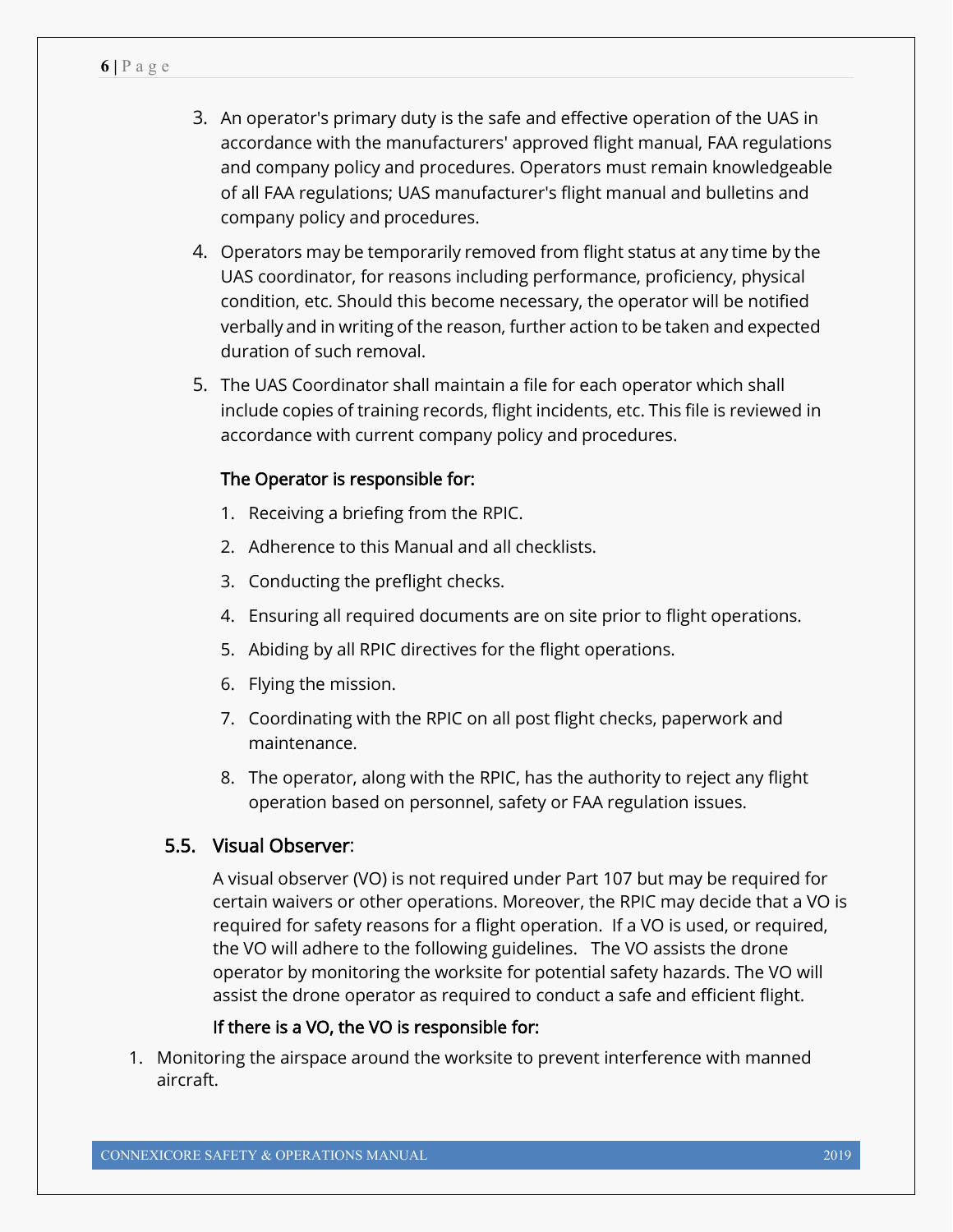- 3. Monitoring the Ground area around the worksite to ensure the drone avoids flying over any nonparticipating person that is not under shelter.
- 4. Acting as a communication relay for the UAV operator to ensure an environment free from distractions.
- 5. If required by a waiver, airspace authorization or safety standard, monitoring Air to Ground radio for the presence of manned traffic or coordinate communications with Air Traffic Control (ATC) or other controlling authority. Observers must have been provided with enough training to communicate clearly to the operator any turning instructions required to stay clear of conflicting traffic and obstacles. Observers receive training on rules and responsibilities described in 14 CFR 91.111, Operating Near Other Aircraft, 14 CFR 91.13, Right-of-Way Rules, cloud clearance, in-flight visibility, and the pilot controller glossary including standard ATC phraseology and communication. 14 CFR 91.17, Alcohol or Drugs, applies to UAS observers.
- 6. An observer's primary duty is to operate the UAS's equipment including cameras, FLIR, radio communications with other crew members and property owners as well as be an observer for anything that may affect the operator's primary duty (see and avoid)
- 7. The UAS Coordinator maintains a file for each observer, which includes copies of training records, UAS incidents, etc.

## In order to fulfill the role of Visual Observer, the VO must:

- o Have adequate hearing, eyesight and any other sense required to observe and detect change at the area of the flight operation that may adversely affect safety.
- o Receive instruction from the RPIC on crew resource management principles including, but not limited to:
	- **Concise 'go/no go' criteria and communication.**
	- **Clear responsibilities and roles.**
	- Common language for standard emergency procedures.
	- Communication strategy during flight operations, including communication of affirmatives and negatives.
	- Be able to operate an air to ground radio or any other communication system required by the operation.

## 5.6. Facilities

- o UAS operations are housed and maintained at a facility designated by CONNEXICORE.
- $\circ$  Personnel must not leave the designated facility without making sure the UAS equipment is secured.
- o All personnel are equally responsible for maintaining the facility in a neat,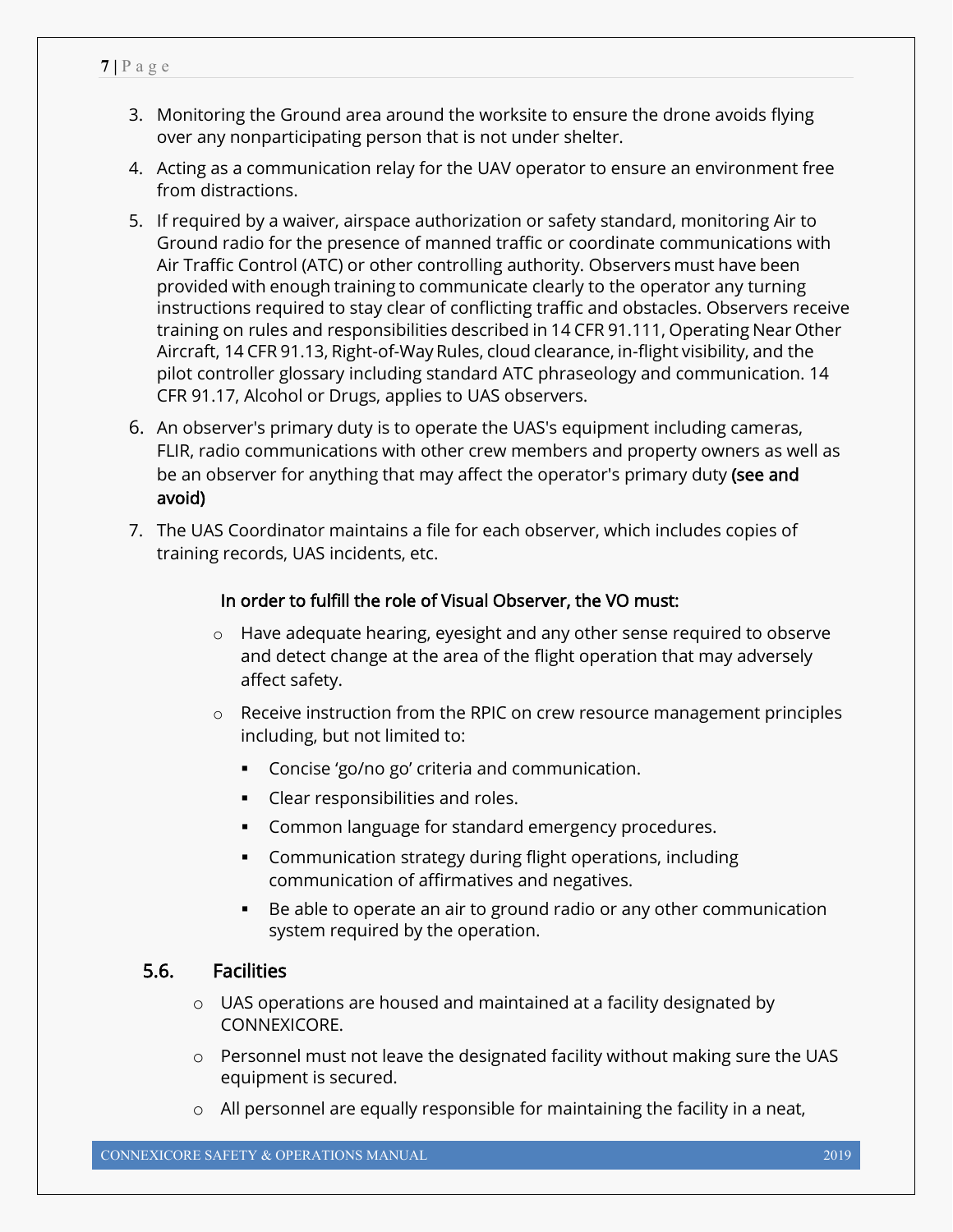clean and orderly fashion.

## 5.7 Scheduling

- 1. To facilitate the broad use of the UAS, it shall be made available to all UAS flight crew members.
- 2. To maintain a level of proficiency with the UAS, operators are required, as part of their acceptance into the UAS flight crew, to attend training every two months. Training is coordinated through the UAS flight crew and announced in advance for scheduling purposes.

## 5.8 Miscellaneous

- 1. Inquiries from the news media must be forwarded to the CONNEXICORE owner Frank Segarra. Operators/Observers shall follow currently established company policy regarding interactions and inquiries from the media.
- 2. Requests for support from third parties will be responded to by the UAS coordinator. Should the request involve an immediate threat to life, or property, the operator is authorized to accept or decline the request. Proper policy and procedure, as well as FAA regulations must be followed when accepting mutual aid support for the UAS.
- 3. Complaints or inquiries regarding UAS operations must be referred to the UAS coordinator.

# 6. Training

## 6.1. Objective

The key to continued safe operations is by maintaining a professional level of competency. The first step in this process is establishing minimum qualifications for selecting members, and the second step involves training those personnel.

## 6.2. Instructors

- 1. If any members are FAA certified flight instructors, they are given instructor duties. Such duties can include developing training courses, provide training, and student evaluation and documentation.
- 2. Duties of instructing new members shall fall upon those who have the most flight time and knowledge of UAS operations. Instructors are designated by those within the unit and approved by the UAS Coordinator.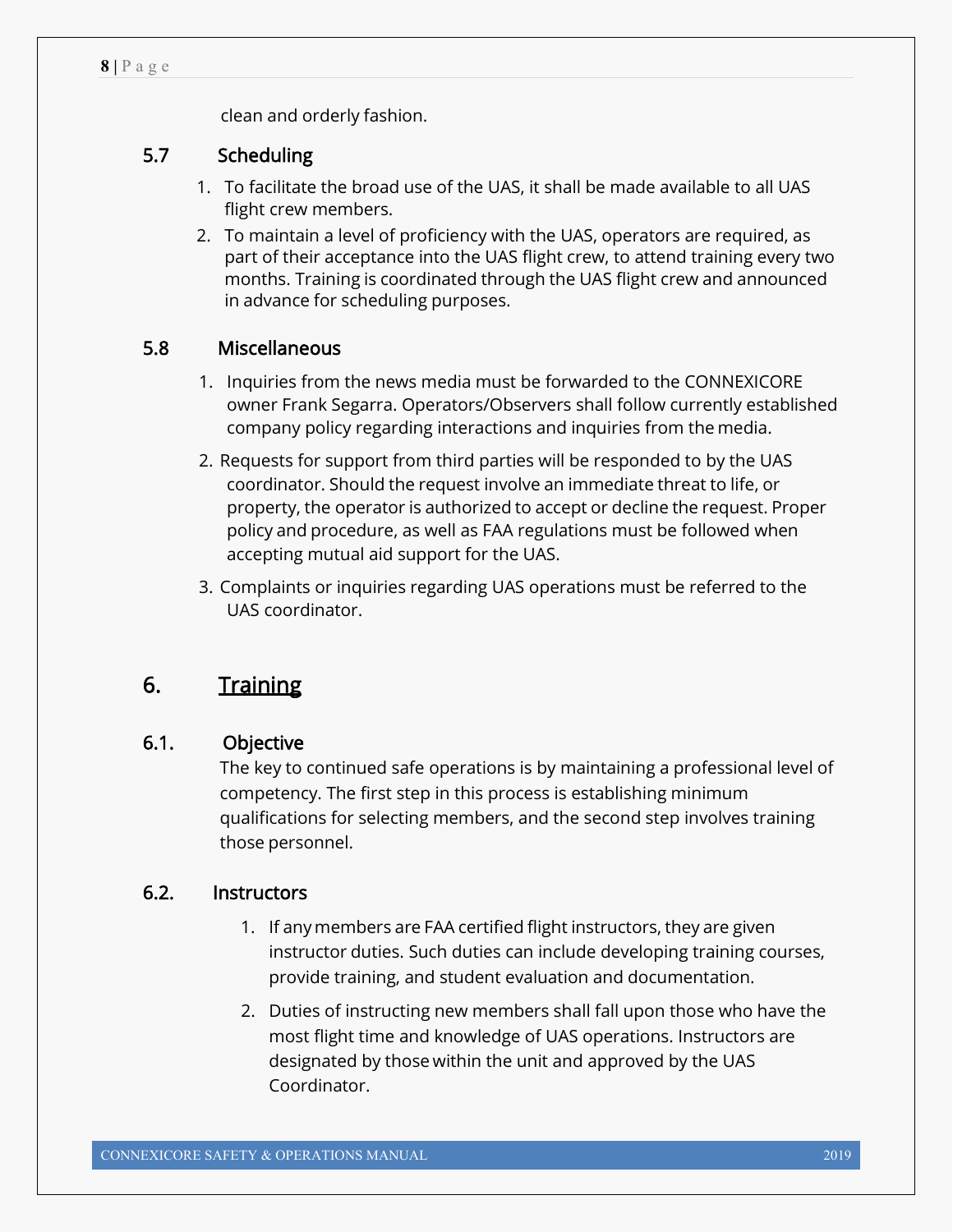## 6.3. Training Plans

- All members have a training plan on file that outlines training objectives for the upcoming year. This training plan will be held in conjunction with the member's normal training file per company policy.
- The approved training plan is developed by the UAS coordinator.
- All deployments or exercises are documented and count toward a member's training.
- It is the member's responsibility to verify their training file contains all pertinent information.

## Initial Training

- o Observers and Operators must have completed enough training to communicate to the pilot any instructions required to remain clear of conflicting traffic. This training, at a minimum, shall include knowledge of the rules and responsibilities described in 14 CFR 91.111, Operating Near Other Aircraft; 14 CFR 91.113, Right- of-Way Rules: Except Water Operations; and 14 CFR 91.155, Basic VFR Weather Minimums; knowledge of air traffic and radio communications, including the use of approved ATC/pilot phraseology; and knowledge of appropriate sections of the Aeronautical Information Manual.
- o In conjunction with fulfilling all training requirements for operator/observer duties, the new member must also become familiar with UAS operations, the aircraft and its equipment.
- o Any new member who fails to successfully complete the initial training may be denied as a member of the UAS flight crew.
- $\circ$  Before a member can fly as an operator, they must complete at least enter number (e.g., 10, 15, 20, etc.) hours of flight training with the UAS instructors to show proficiency of the flight training exercises and the airframe. This must be accomplished to show their ability and knowledge of the UAS.

## 6.4. Recurrent Training

- o All members within the unit shall maintain proficiency in their operator/observer abilities. Members who do not have any documented training or flight time within a span of 90 days will have to show proficiency before being an operator/observer during a deployment or exercise.
- o Recurrent training is not limited to actual operating/observer skills but includes knowledge of all pertinent UAS/aviation matters.
- o Failure to prove proficiency can result in removal from UAS responsibilities.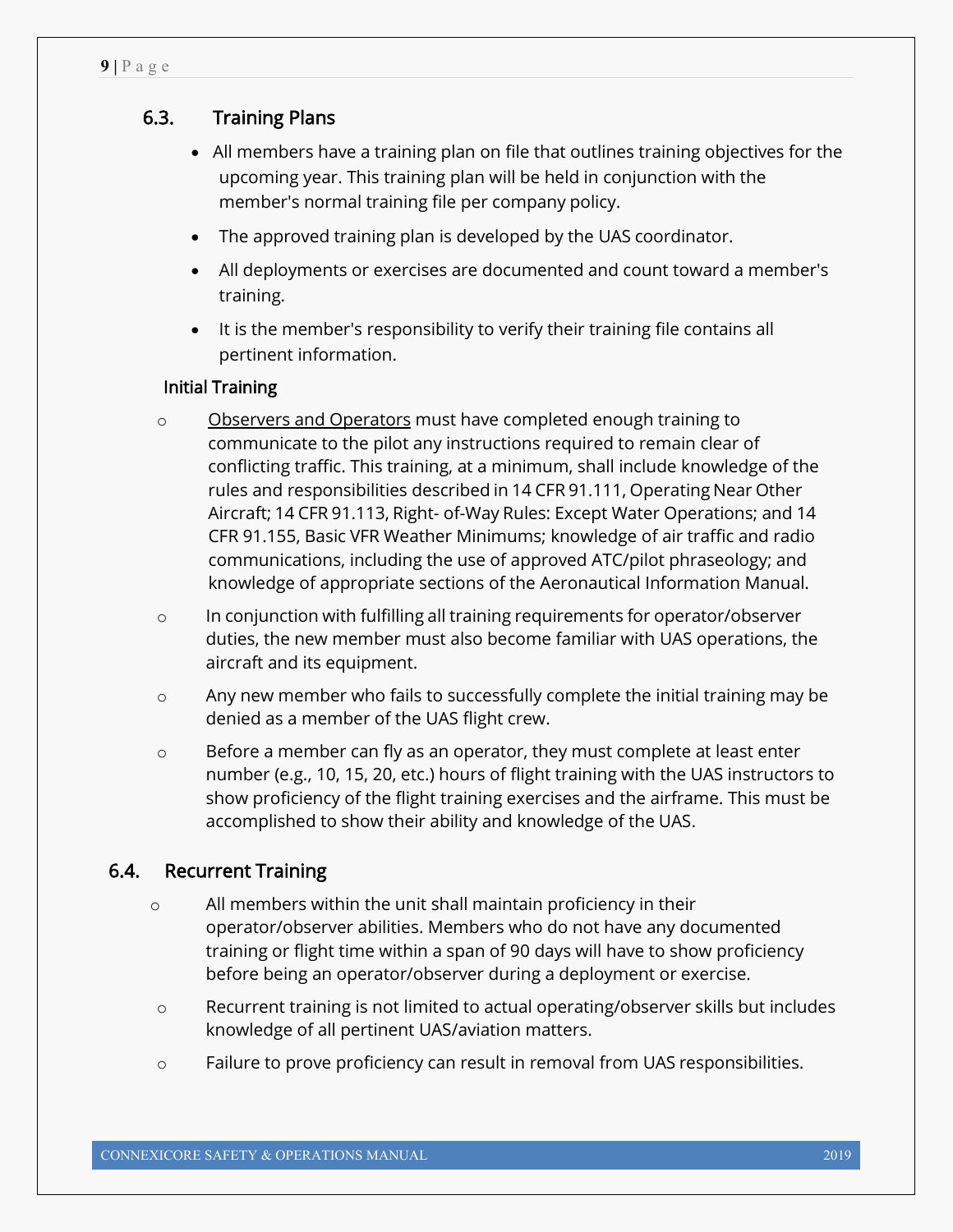## 6.5. Miscellaneous

- $\circ$  Depending on the nature of the training request, all efforts are made to accommodate the hours of training so as little impact is made to staffing levels.
- o All requests for training shall be approved through the member's chain of command and timekeeping during those training hours are marked by the UAS coordinator.
- o Members are encouraged to attend, and forward information on FAA sponsored safety seminars.
- o Training shall only be conducted at approved locations and follow the provisions within the approved FAA regulations.

# 7. General Operating Procedures

## 7.1 Request for UAS Support

 $\circ$  Requests for UAS support shall be made through the UAS coordinator who has the most current list of UAS operators and observers to contact.

- $\circ$  Requests for UAS support can be made at any time during the day or night.
- o The UAS coordinator will submit a written Plan of Activities to the local FAA FSDO three days before the proposed mission.
- $\circ$  If a request is made for UAS support during the night, CONNEXICORE must contact the FAA to obtain a waiver if one isn't on file for the location and time of the mission.

#### 7.2 Call-out Procedure

- o The UAS coordinator will screen all initial requests to use a UAS.
- o The UAS coordinator will then contact the PIC to request the deployment of the UAS.
- o The UAS Coordinator will also contact the UAS flight crew who will screen the request using the following factors:
- o Is the proposed use of UAS within the capabilities of the UAS equipment and personnel to perform?
- o Does the proposed use of the UAS fall within the FAA and department policies and regulations for UAS usage?
- o Can the UAS be deployed safely given current weather conditions?
- $\circ$  If the UAS deployment requires a warrant has one been requested and approved?
- $\circ$  Are enough trained and qualified personnel available to safely operate the UAS?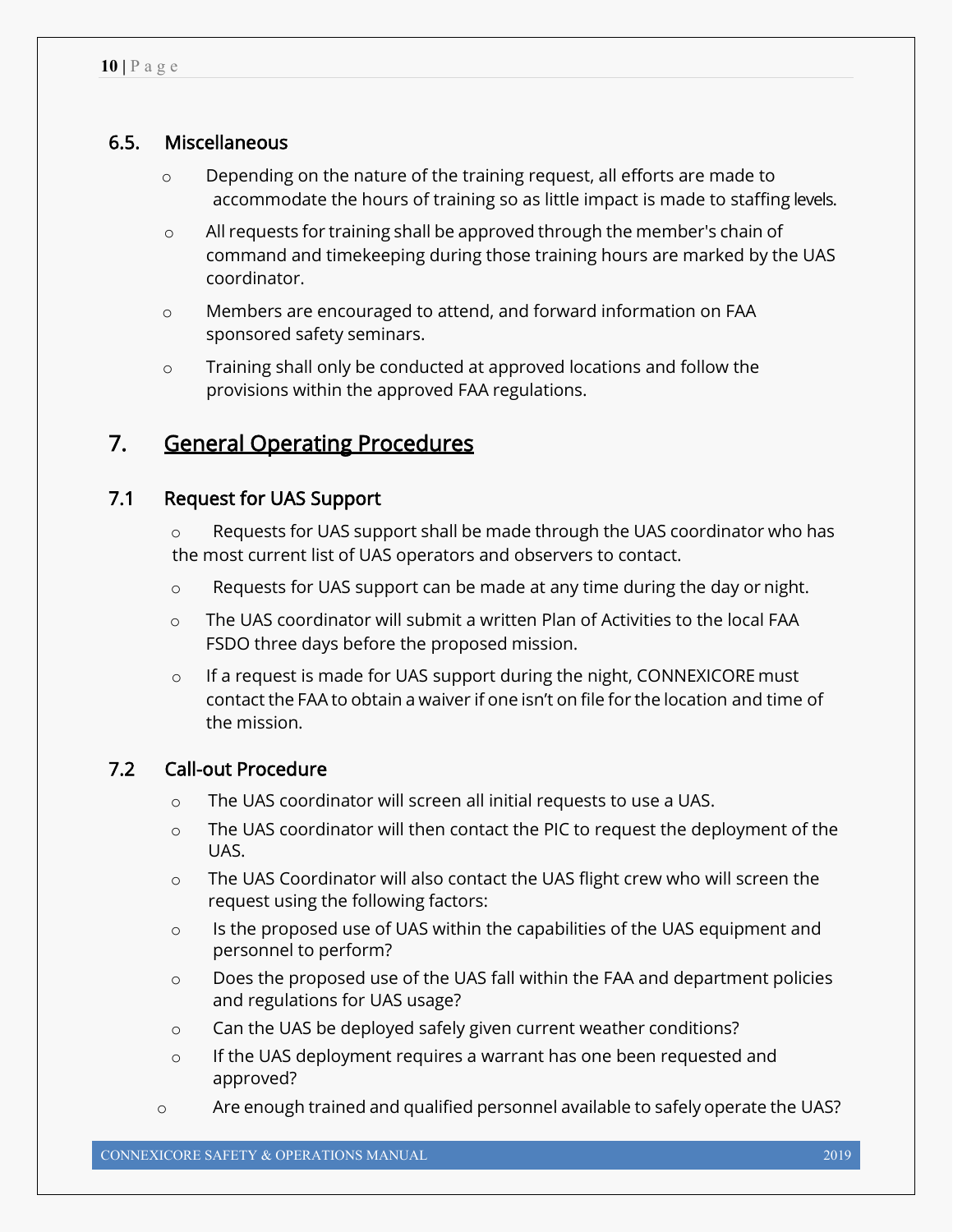- o The UAS flight crew will either accept or decline the request for UAS support. If the request is denied the UAS flight crew will provide a reason for declining the support request to the UAS Coordinator who will provide the requestor this information along with the reason for declining. If the UAS Coordinator accepts the support request they will contact a UAS operator who will be provided all available mission information.
- o The UAS operator will contact a certified observer from the list of available trained observers. The UAS operator is responsible for transporting the UAS and all required equipment to the scene. Upon arriving at the requested location, the UAS operator will contact the requestor to check in and receive a briefing on the mission requested. The UAS operator will make an on-scene determination of the abilityof the UAS to perform the requested mission safely and within company and FAA policies and procedures.
- o If the UAS operator determines that the use of the UAS would violate company policy or directives, then the UAS operator will inform the requestor of the potential conflict along with recommendations for modifying the requested mission to conform to company policies and procedures. As this is a change from the original approved mission the UAS operator will contact the UAS coordinator fordirection on how to proceed. As soon as possible after the completion of the mission, the UAS operator will make a full report ofthe circumstances and their concern through the UAS coordinator.
- o UAS operators will have sole discretion for declaring safety or violation of FAA rules. If the UAS operator determines that a requested mission would violate FAA rules or endanger person or property, then the UAS operator will respectfully inform the requestor of the reasons for refusing to operate the UAS and contact the UAS coordinator immediately. The UAS will not be flown in this circumstance and the authority of the UAS operator is absolute.
- $\circ$  If the UAS operator determines that the requested mission will potentially damage the UAS or its associated equipment the UAS operator will inform the requestor of their concerns. The UAS operator will fully document and send a report to the UAS coordinator.

## 7.3 Deployment Priorities

- o The UAS shall not be used for the purpose of random surveillance.
- o If several separate requests for UAS support are received simultaneously, they shall be prioritized.
- o In general terms, requests for UAS support are prioritized as:
- o List priorities of company's business generally.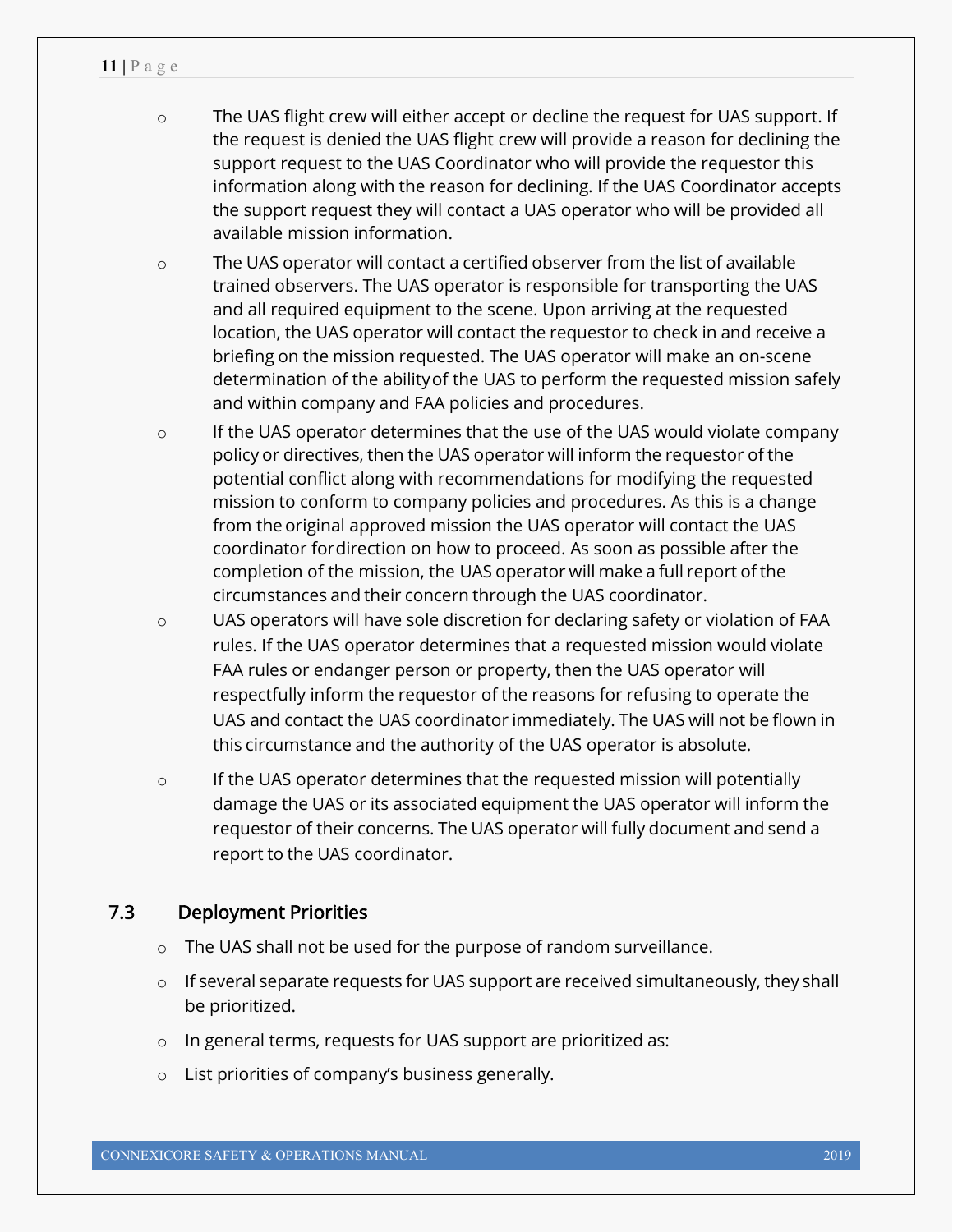## 7.4 Flight Boundaries

- o Although there may be requests for UAS support in restricted airspace, FAA regulations for UAS restrict UAS deployment inside restricted airspace.
- $\circ$  At no time shall UAS support be granted inside restricted airspace without first obtaining permission from the local FAA FSDO and approval by local authorities.
- $\circ$  Maximum altitude shall not be set more than 400 feet per the FAA regulatory standards.
- $\circ$  The operator will obtain the consent of all persons involved in the mission and ensure that only consenting persons will be allowed within 100 feet of the flight operation, and this radius may be reduced to 30 feet based upon an equivalent level of safety determination.

## 7.5 Minimum Personnel Requirements

- $\circ$  Due to the nature of the mission, the minimum personnel required on ALL missions will be an operator and observer. Under no circumstances will an operator attempt to complete a deployment alone.
- o Although training is not considered a mission, an observer shall be used.

## 7.6 Operator

- o The operator is directly responsible for and is the final authority over the actual operation of the UAS.
- $\circ$  Operators have absolute authority to reject a flight based on personnel safety or violation of FAA regulations. No member of CONNEXICORE, regardless of status, shall order an operator to make a flight when, in the opinion of the operator, it poses a risk to personnel or is in violation of FAA regulations.
- o Operators are responsible for compliance with this manual, company policy and procedure and FAA regulations.
- o The operator's main duty during the deployment of the UAS is to operate the UAS safely while accomplishing the goals of the deployment.
- o Operators shall see-and-avoid any obstacle that will lessen safety during the mission.
- o Operators shall be responsive to the requests of the observer in order to accomplish the deployment.
- o Operators shall be responsible for documentation for mission training and updating of flight books.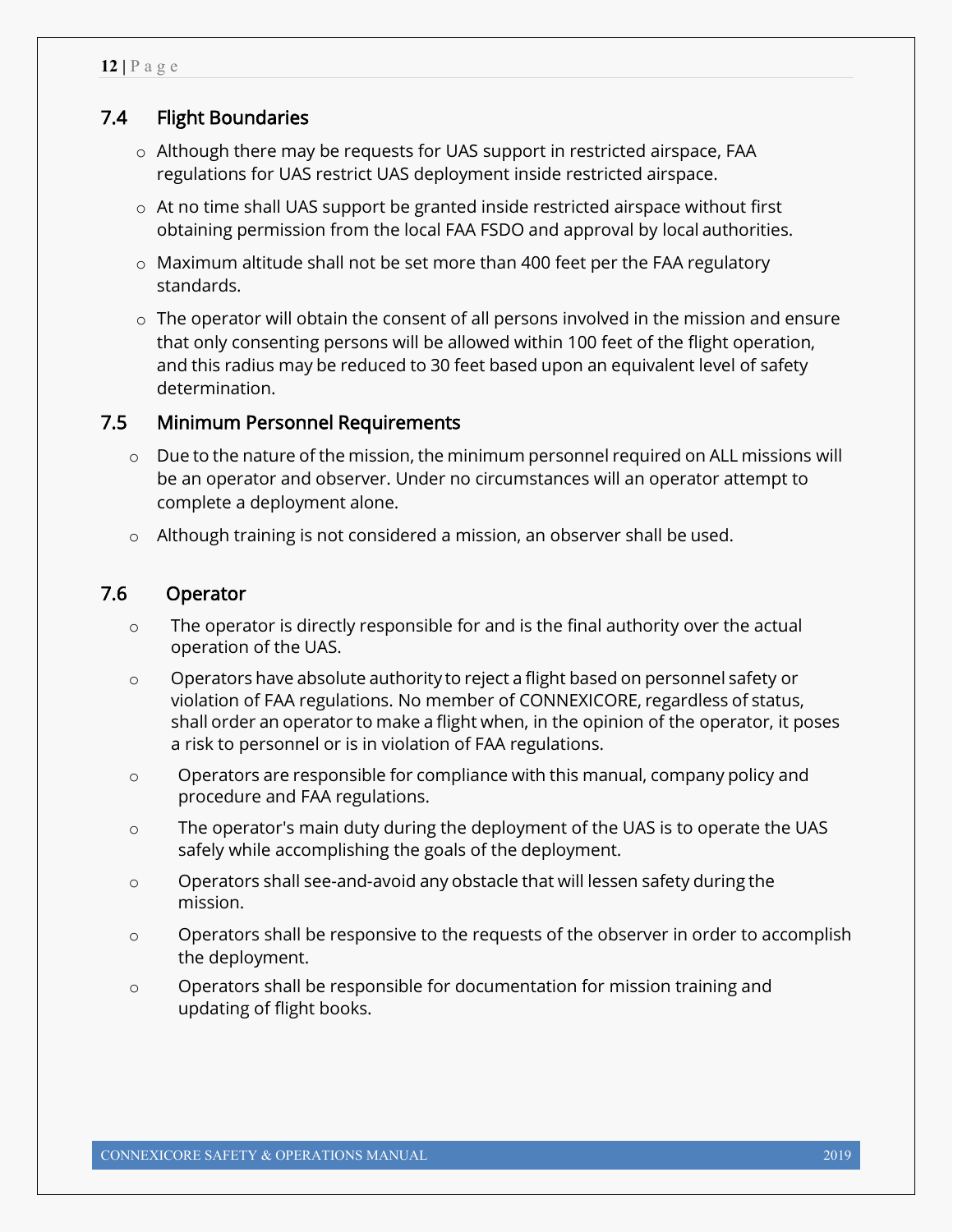#### 7.8 Observer

- o Observers shall see-and-avoid any obstacle that will lessen safety during the mission.
- o Observers are responsible for the operational aspect of the deployment.
- o Observers shall operate any attachments to the UAS, allowing the operator to maintain complete focus on the operation of the UAS.
- $\circ$  Observers shall remain alert for suspicious persons or activities on the ground and coordinate response by other UAS flight crewmembers.
- o Observers shall assist the operator in the main objective of safe operations of the UAS.
- o Observers shall be responsible for documentation for mission training and updating of flight books.

## 8. Safety

## 8.1 Safety Policy

CONNEXICORE is committed to having a safe and healthy workplace, including:

- o The ongoing pursuit of an accident free workplace, including no harm to people, no damage to equipment, the environment and property.
- o A culture of open reporting of all safety hazards in which management will not initiate disciplinary action against any personnel who, in good faith, disclose a hazard or safety occurrence due to unintentional conduct.
- o Support for safety training and awareness programs.
- o Conducting regular audits of safety policies, procedures and practices.
- o Monitoring the UAS community to ensure best safety practices are incorporated into the organization.
- o It is the duty of every member within the UAS flight crew to contribute to thegoal of continued safe operations. This contribution comes in many forms and includes always operating in the safest manner practicable and never taking unnecessary risks. Any safety hazard, whether procedural, operational, or maintenance related must be identified as soon as possible after, if not before, an incident occurs. Any suggestions in the interest of safety should be made to the UAS Coordinator.
- $\circ$  If any member observes or has knowledge of an unsafe or dangerous act committed by another member, the UAS coordinator is to be notified immediately so that corrective action may be taken.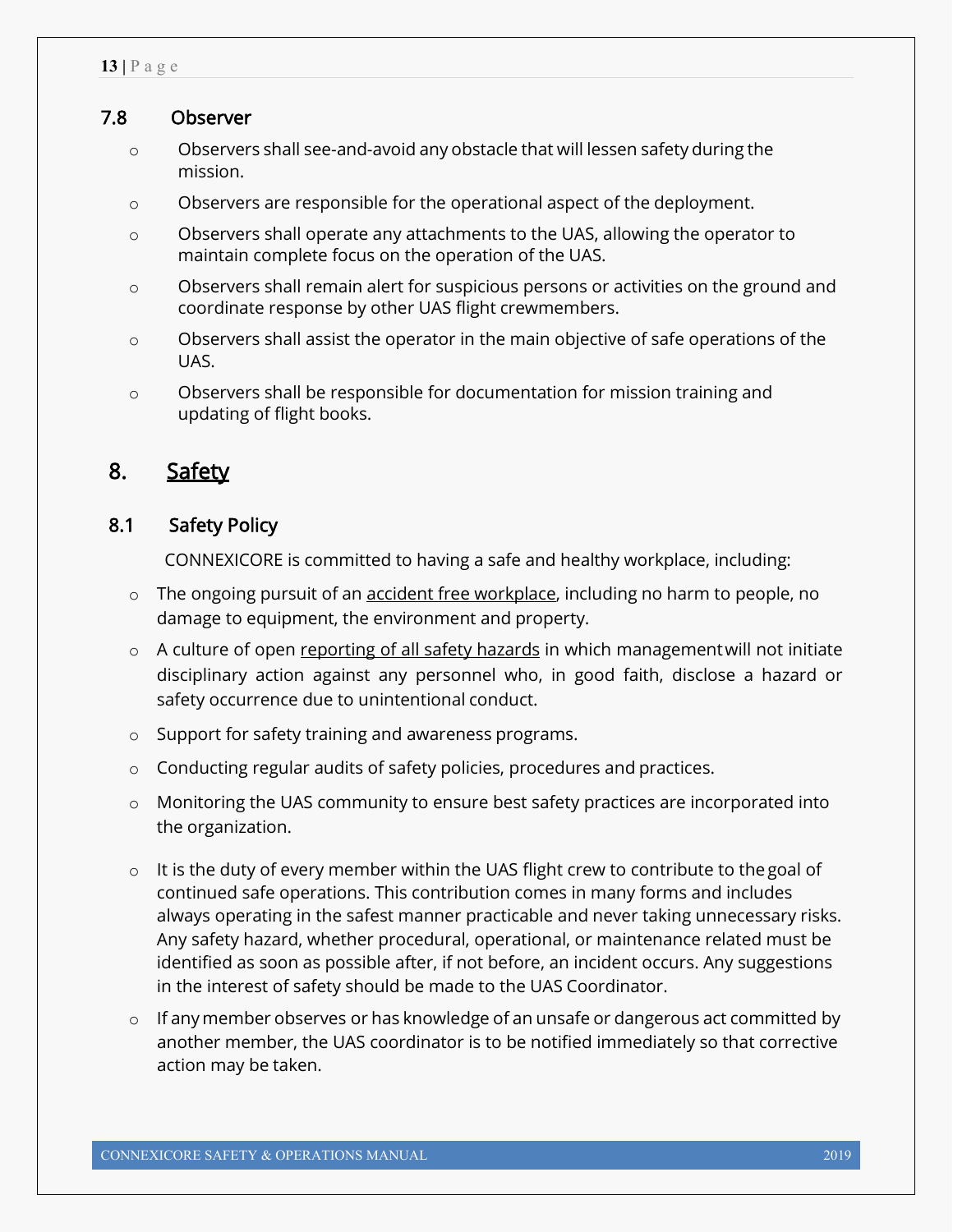## 8.2 Operational Hazard and Occurrence Report (OHOR) and Investigations

- o Occurrences are unplanned safety related events, including accidents andincidents that could impact safety. A hazard is something that has the potential to cause harm. The systematic identification and control of all major hazards is foundational to safety.
- o The OHOR concept provides a mechanism to report hazards and occurrences, real and perceived, to those responsible for UAS operations.
- o There is no specific format for the OHOR as the information provided is what is important, not the format and should be used without hesitation to report any anticipated, current, or experienced safety hazard, or occurrence. Further, the OHOR can be submitted anonymously, and to whatever level in the chain of command, to get the matter proper attention, without fear of reprisal.
- o Written memorandums fully explaining the problem will be given to the UAS coordinator for investigation.
- o Every hazard and/or occurrence is investigated, with the results and corrective action taken communicated to all members. The investigation will be conducted by the UAS coordinator or any other member of the company who has the technical skill necessary to do it. The services of an independent subject matter expert may be necessary in some cases to assure a thorough and complete investigation.
- o Hazards requiring immediate attention will be brought to the attention of the UAS coordinator, verbally, without delay.
- o ALL MEMBERS ARE AUTHORIZED TO TAKE ACTION TO CORRECT A HAZARD if in that member's opinion delay will result in accident or injury. The UAS coordinator will be notified immediately in such situations.

## 8.3 Safety Officer - Operator/Observer/Coordinator

## Regarding safety, all members of the UAS flight crew are responsible for the following:

- $\circ$  Ensuring all flight operations personnel understand applicable regulatory requirements, standards and organizational safety policies and procedures.
- o Observe and control safety systems by monitoring all operations.
- o Review standards and the practices of company personnel as they impact operational safety.
- $\circ$  Communicate all reported safetyrelated problems and the corrective action taken. If there were any in-flight problems (or learned experiences), the proper procedures for handling that problem should be discussed.
- o Copy and circulate pertinent safety information.
- o Copy and circulate emergency safety bulletins.
- o Place any electronic copies of safety information or bulletins in a conspicuous location for all employees to access.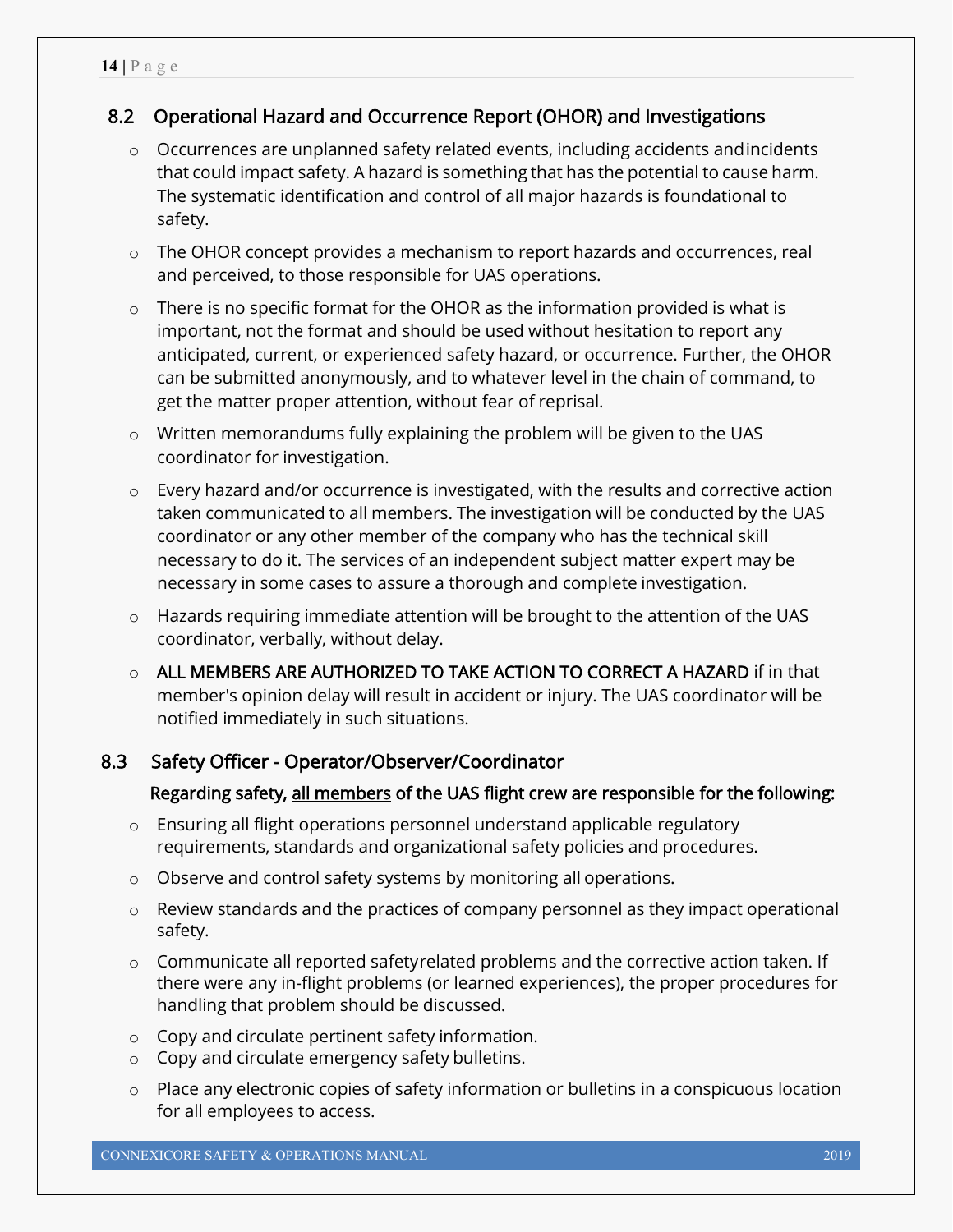o It is emphasized again that safety is the responsibility of ALL members of the UAS unit.

#### 8.4 Crew Resource Management

Crew Resource Management (CRM) is the interaction between crewmembers and actions that are necessary in order to perform tasks efficiently, effectively, and safely. The following elements are important to achieving CRM:

 Communicate positively: Good teamwork requires positive communication between crew members. Communication is positive when the sender directs, announces, requests, or offers; the receiver acknowledges; and the sender confirms. Crewmembers must use positive communication procedures for essential crew coordination actions identified in the description of each task. Positive communication is quickly and clearly understood. It permits timely actions. Due to multiple crew locations and other environmental factors, crew members should use a limited vocabulary of explicit terms and phrases to improve understanding.

Direct assistance: A crewmember will direct assistance when he cannot maintain UAV control, position, clearance or properly operate UAV systems without help from another crew member. Directives are necessary when one crew member cannot reasonably be expected to know when or what assistance is needed by another crewmember. Directives are not normally needed when the assistance required is part of an individual's assigned responsibility in the task description.

Announce actions: To ensure effective and well-coordinated actions all crewmembers must be aware of expected UAV movements and unexpected individual actions. Crewmembers will announce any actions that affect the actions of other crewmembers. Such announcements are essential when a decision or action is unexpected and calls for supporting action from other crew members to avoid a potentially hazardous situation.

Offer assistance: A crewmember will provide assistance or information requested. He will also offer assistance when he sees another crewmember needs help. All crew members must be aware of the flight situation. The non-flying crewmember must know when the flying crew member deviates from normal or expected actions. He must never assume the flying crew member always recognizes a hazard or the need for assistance.

Acknowledge actions: Communications must include supportive feedback to ensure that all crewmembers correctly understand announcements and directives. Acknowledgments need to be short and positively indicate that the crew member received and understood message. The preferred method is to repeat critical parts of the message in the acknowledgment.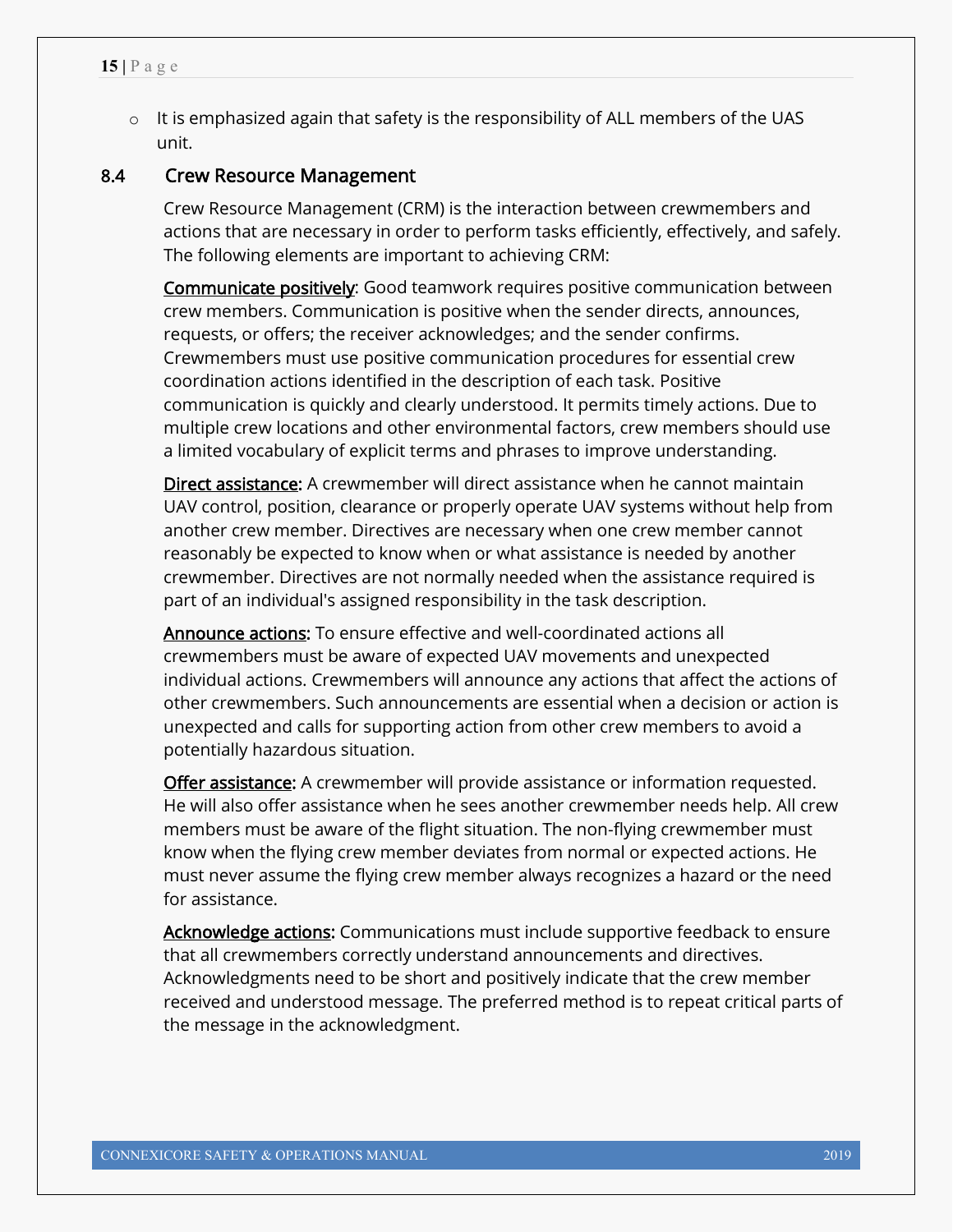## 8.5 Risk Management and Mitigation



**T.E.A.M.** (Risk Mitigation): When examining risk potential of each specific risk item, ask these questions:

1.) Can I Transfer the risk to someone/something else? (Instead of using a drone, could I use a ladder, crane, boom arm.)

2.) Can I Eliminate the risk entirely? (Rarely so, but sometimes not flying is the best mitigation process.)

3.) Do I Accept the risks as they are presented and have taken steps to mitigate to an acceptable level?

4.) Have all avenues of Mitigation been explored?

**P.A.V.E.** (Risk Mitigation) When examining self and flight line, ask these questions:

1.) Is this flight within my skill set as a Pilot?

2.) Is my Aircraft up to the task? Have I properly pre-flighted?

3.) What are the environmental conditions? Have I checked the weather? Have I checked crowd control/pedestrian/traffic for control and issue? What are my weather standards and am I well within them or on the fringes of maximum variables?

4.) Am I being Externally Pressured by a boss, coworker, colleague, or client?

C.A.R.E. (Risk Mitigation) When examining risk potential, ask these questions:

1.) What are the Consequences if this mitigation fails? Think through all possible outcomes.

2.) Are there Alternative means of accomplishing this task? Have I examined alternatives to this action/mission?

3.) What are the Realities of consequences if things fail? Degree of consequence? Death? Injury? Bruised ego? Acknowledge the accepted realities and avoid wishful thinking. The moment a pilot begins saying "it's unlikely this could occur" or "I don't think that could happen" that the realities are perhaps being ignored.

4.) Am I being Externally Pressured by a boss, coworker, colleague, or client?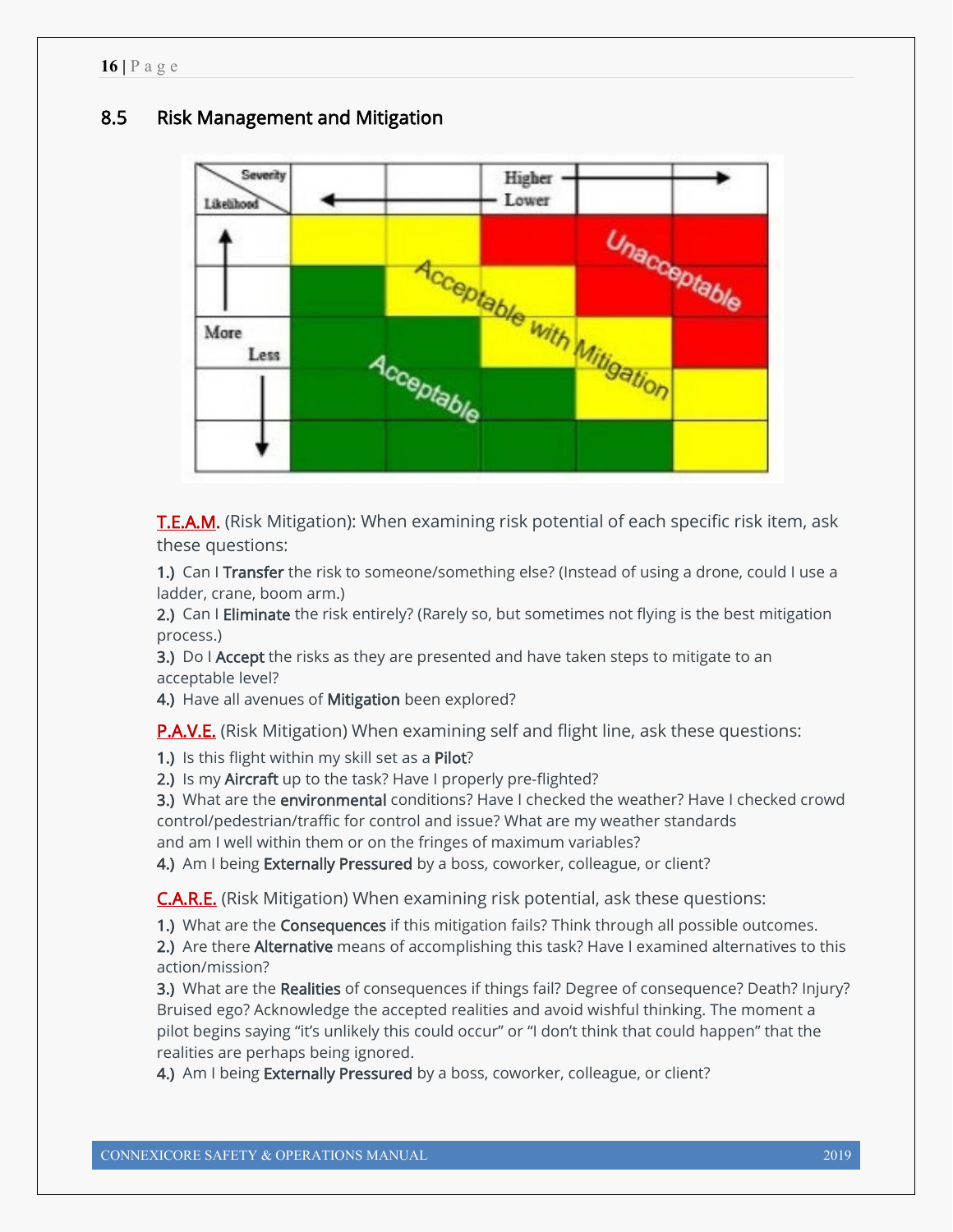## Step 1: Identify Risks

Identify major events of the flight. This process will aid in the detection of specific risks associated with all specified and implied tasks. Safety can be built into an operation by first seeing the operation in its entirety.

## Step 2: Assess Risks

Determine the magnitude of risks by estimating loss probability and cost. Assess each event, determine whether it is routine, and make an initial risk assessment. Determine an acceptable level of risk.

## Step 3: Make Decisions and Develop Controls

Make risk acceptance decisions by balancing risk benefits against risk assessments. Eliminate unnecessary risks. Reduce the magnitude of mission essential risks by applying controls. Controls range from hazard awareness to detailed operational procedures. Focus on high hazard events not covered by a good set of standards. Complete a preliminary hazard analysis of these events.

## Step 4: Implement Controls

Integrate specific controls into SOPs, training performance standards, and rehearsals. Knowledge of risk controls down to the individual employee is essential for successful implementation and execution of these controls.

## Step 5: Supervise

Determine the effectiveness of standards in controlling risk. Managers must enforce standards. Follow these basic guidelines:

- No unnecessary risk should ever be accepted. If a risk can be eliminated or reduced and the mission still be accomplished, the risk is unnecessary and must not be accepted.
- Risk decisions must be made at the appropriate level. The leader who will answer for an accident is the person who should make the decision to accept or reject the risk.
- The benefits of taking a risk must outweigh the possible cost of the risk. Management must understand the risk involved and have a clear picture of the benefits to be gained from taking the calculated risk.

## Step 6: Site Survey

Prior to flight, the RPIC must assess the operating environment, considering risks to persons and property in the immediate vicinity both on the surface and in the air. This assessment must include:

- o Local weather conditions.
- o Local airspace and any flight restrictions.
- o The location of persons and property on the surface.
- o Other ground hazards.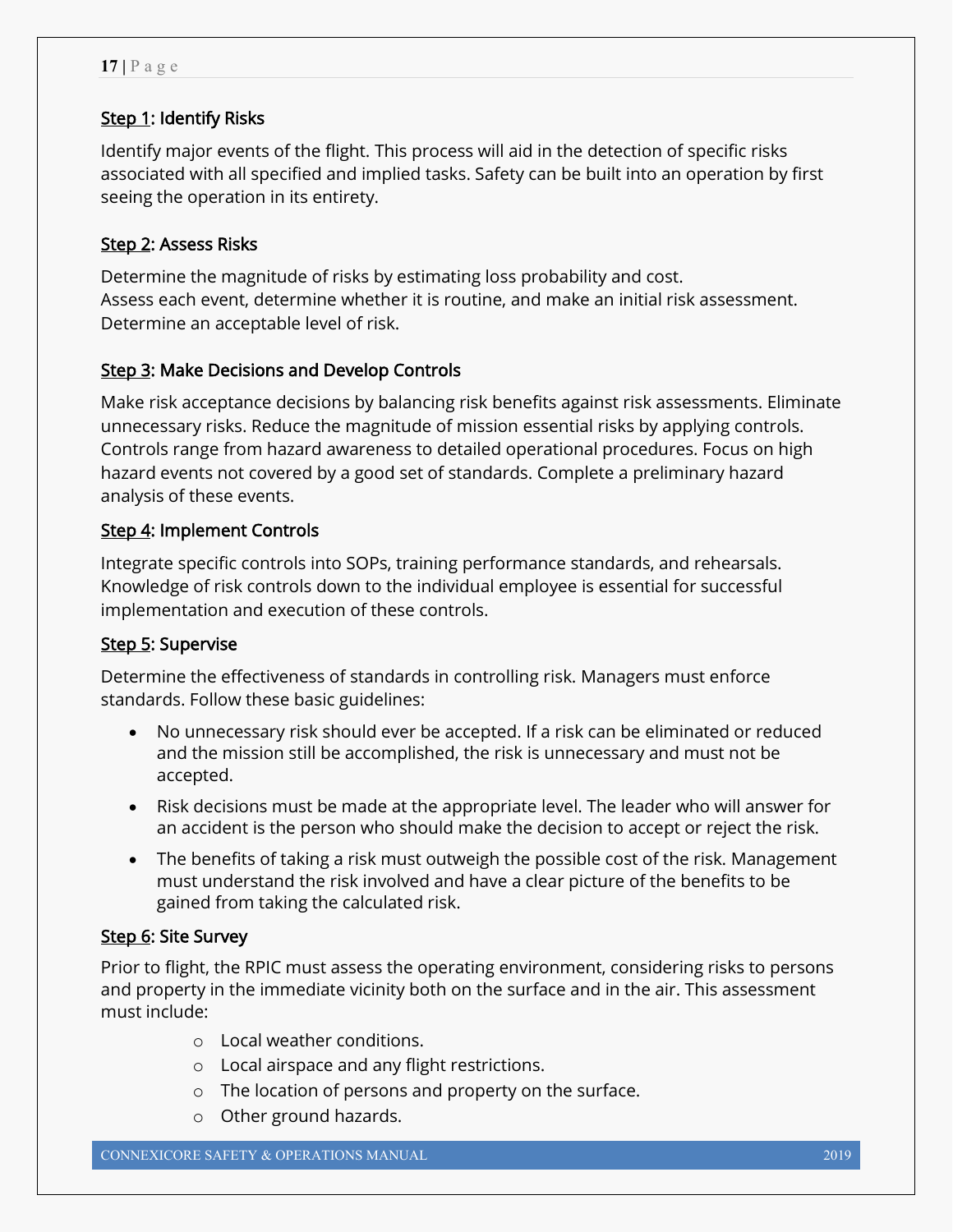#### Step 7: ATC Notification

When contacting ATC be prepared to provide the controller with the follow information:

- o RPIC name and contact information.
- o Time and duration of flight.
- o Location of flight.
- o Altitudes.

ATC has the authority to approve or deny any operation within controlled airspace. A waiver may be required to secure reliable access to controlled airspace.

## 8.6 Safety Training

All members shall receive training in the following subjects prior to operating the UAS:

- o Company commitment to safety
- o Company policy
- o UAS member's role in safety
- o Emergency safety procedures

All members shall review the company safety policy and procedures on an annual basis and that review shall be noted in their training history.

## 8.7 Medical Factors

- o Operator and Observers shall only deploy the UAS when rested and emotionally prepared for the tasks at hand.
- o Physical illness, exhaustion, emotional problems, etc., seriously impair judgment, memory and alertness. The safest rule is not to act as an operator or observerwhen suffering from any of the above. Members are expected to "stand down" when these problems could reasonably be expected to affect their ability to perform flight duties.
- o A self-assessment of physical condition shall be made by all members during pre- flight activities.
- $\circ$  Performance can be seriously hampered by prescription and over-the-counter drugs. The UAS Coordinator must be advised anytime such drugs are being taken. If it is determined that the medication being taken could hamper an operator or observer, that member shall be prohibited from the deployment or exercise.
- o No member shall act as an operator or observer within eight hours after consumption of any alcoholic beverage, while under the influence of alcohol, or while having an alcohol concentration of 0.04 (FAR 91.17)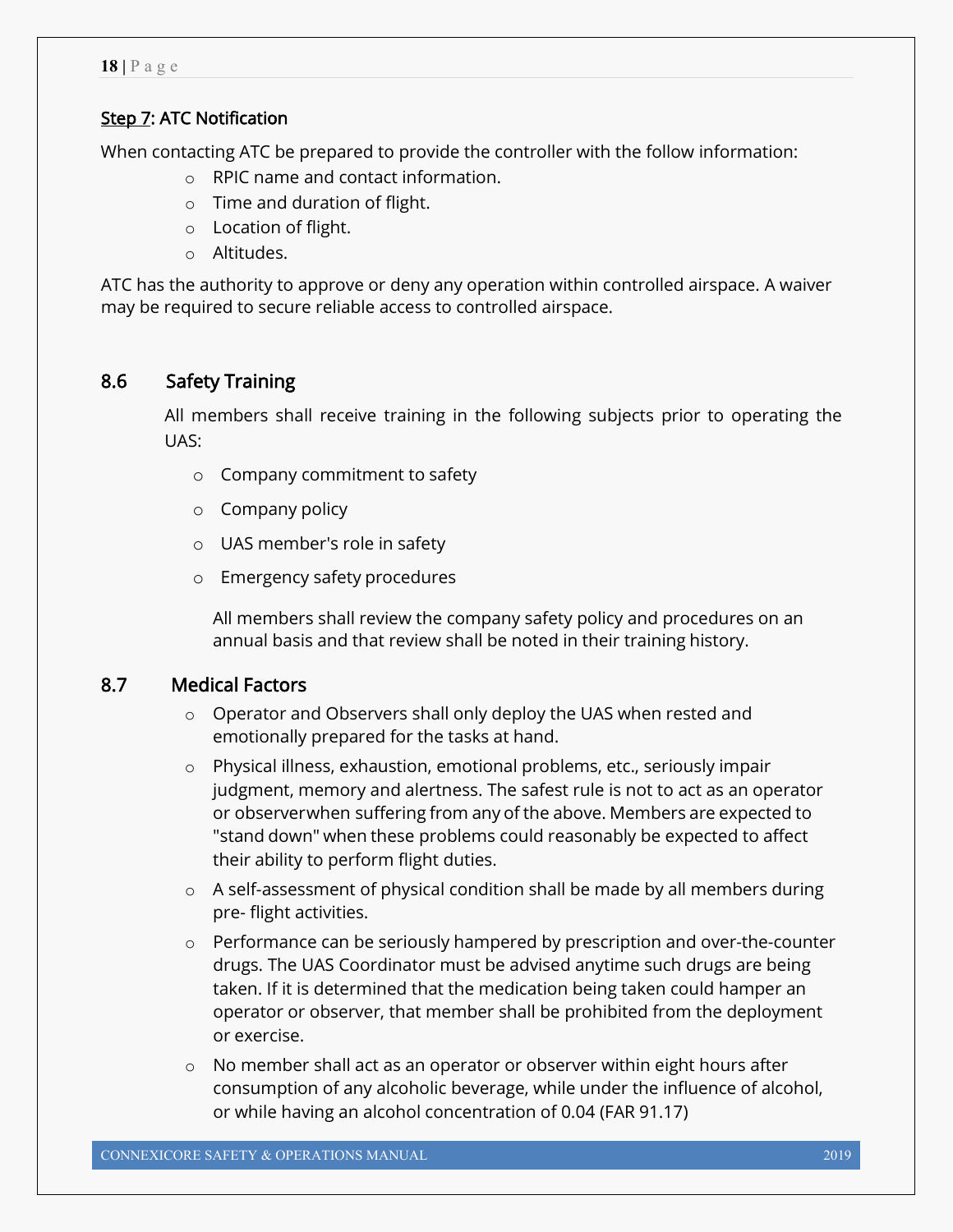## 8.8 Weather Planning

Weather should be obtained from official government weather sources to ensure reliability. Some reliable sources include:

- o DUATS: https://www.duats.com/
- o 1-800-WXBRIEF: https://www.1800wxbrief.com/Website/
- o National Weather Service: https://www.aviationweather.gov/
- o Local ATIS or airport weather station

#### 8.9 Crew Briefing

Ensure that all persons directly participating in the UA operation are informed about the operating conditions, emergency procedures, contingency procedures, roles and responsibilities, and potential hazards.

# 9.0 Preflight Procedures

## The preflight will consist of, at a minimum, the following items:

- 1. Visual condition inspection of the UAS components.
- 2. Airframe structure, all flight control surfaces, and linkages.
- 3. Registration markings, for proper display and legibility.
- 4. Moveable control surface(s), including airframe attachment point(s).
- 5. Servo motor(s), including attachment point(s).
- 6. Propulsion system.
- 7. Verify all systems have an adequate energy supply for the intended operation and are functioning properly.
- 8. Avionics, including control link transceiver, communication/navigation equipment, and antenna(s).
- 9. Calibrate UAS compass prior to any flight.
- 10. Control link transceiver, communication/navigation data link transceiver, and antenna(s).
- 11. Display panel, if used, is functioning properly.
- 12. Check ground support equipment, including takeoff and landing systems, for proper operation.
- 13. Check that control link correct functionality is established between the aircraft and the CS.
- 14. Check for correct movement of control surfaces using the CS.
- 15. Check onboard navigation and communication data links.
- 16. Check flight termination system, if installed.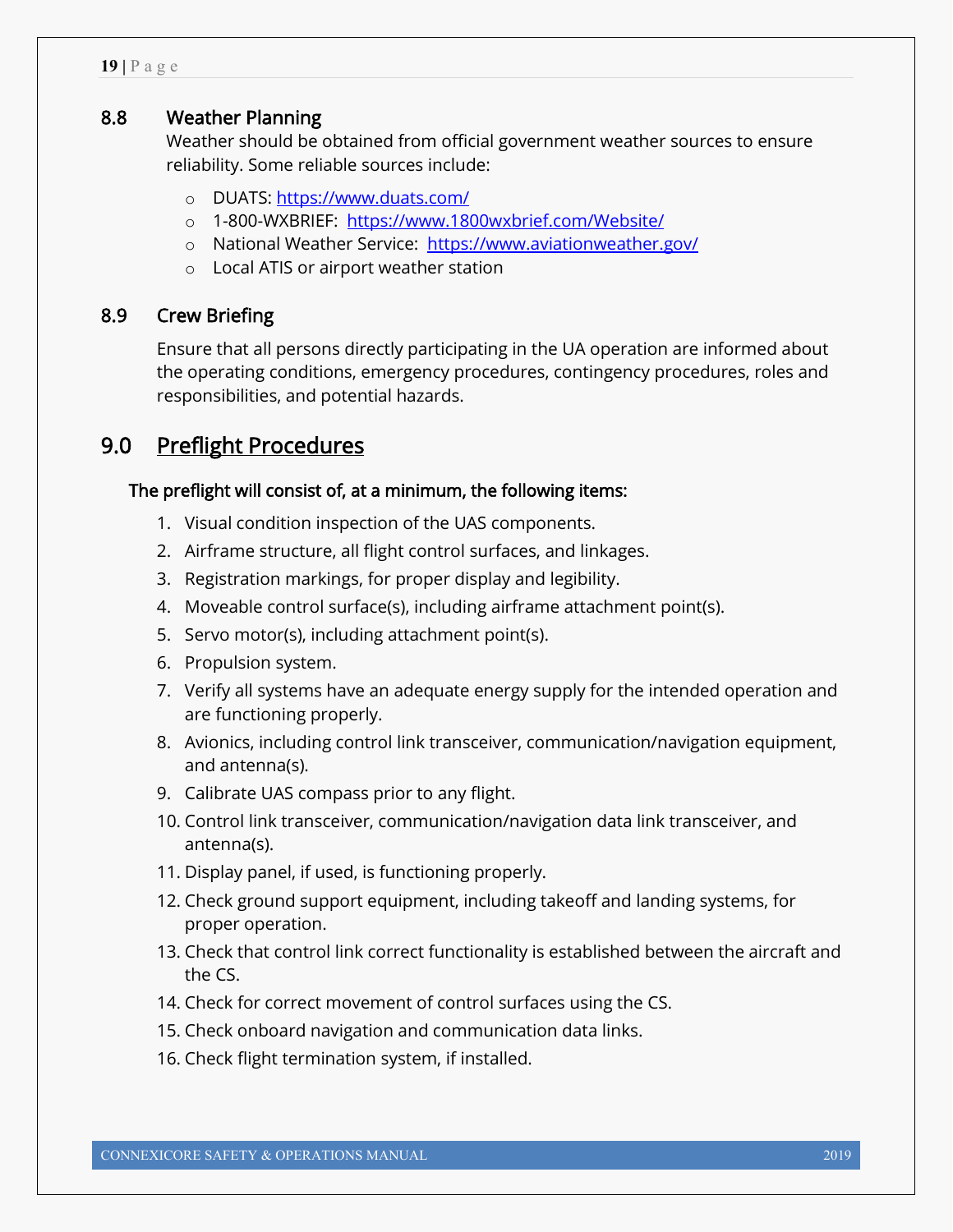- 17. Check fuel for correct type and quantity.
- 18. Check battery levels for the aircraft and CS.
- 19. Check that any equipment, such as a camera, is securely attached.
- 20. Verify communication with UAS and that the UAS has acquired GPS location from at least four satellites.
- 21. Start the UAS propellers to inspect for any imbalance or irregular operation.
- 22. Verify all controller operation for heading and altitude.
- 23. If required by flight path walk through, verify any noted obstructions that may interfere with the UAS.
- 24. At a controlled low altitude, fly within range of any interference and recheck all controls and stability.

## 9.2 Operating Rules

#### Flight crew must adhere to the following operational rules:

- 1. Flight crew must use caution to avoid careless or reckless flight.
- 2. Operations from land or water vehicles must occur in sparsely populated areas.
- 3. Operation from another aircraft is prohibited.
- 4. No person may act as a crewmember of a sUAS under the following conditions:
- 5. Within eight hours after the consumption of any alcoholic beverage.
- 6. While under the influence of alcohol.
- 7. While using any drug that affects the person's faculties in any way contrary to safety.
- 8. While having an alcohol concentration of 0.04 or greater in a blood or breath specimen.
- 9. Night operations are forbidden without a waiver.
- 10. Aircraft must remain within visual line of sight of the RPIC, person manipulating the controls and VO, if appropriate.
- 11. One pilot and, if required, VO per aircraft is required.
- 12. Carriage of hazardous material is forbidden.
- 13. UAS will always yield to manned aircraft.
- 14. UAS will not be flown directly over unprotected people.
- 15. Flight within controlled airspace requires permission from ATC or a waiver.
- 16. Flight within any Temporary Flight Restriction is forbidden.
- 17. Maximum allowed groundspeed is 87 knots (100 miles per hour).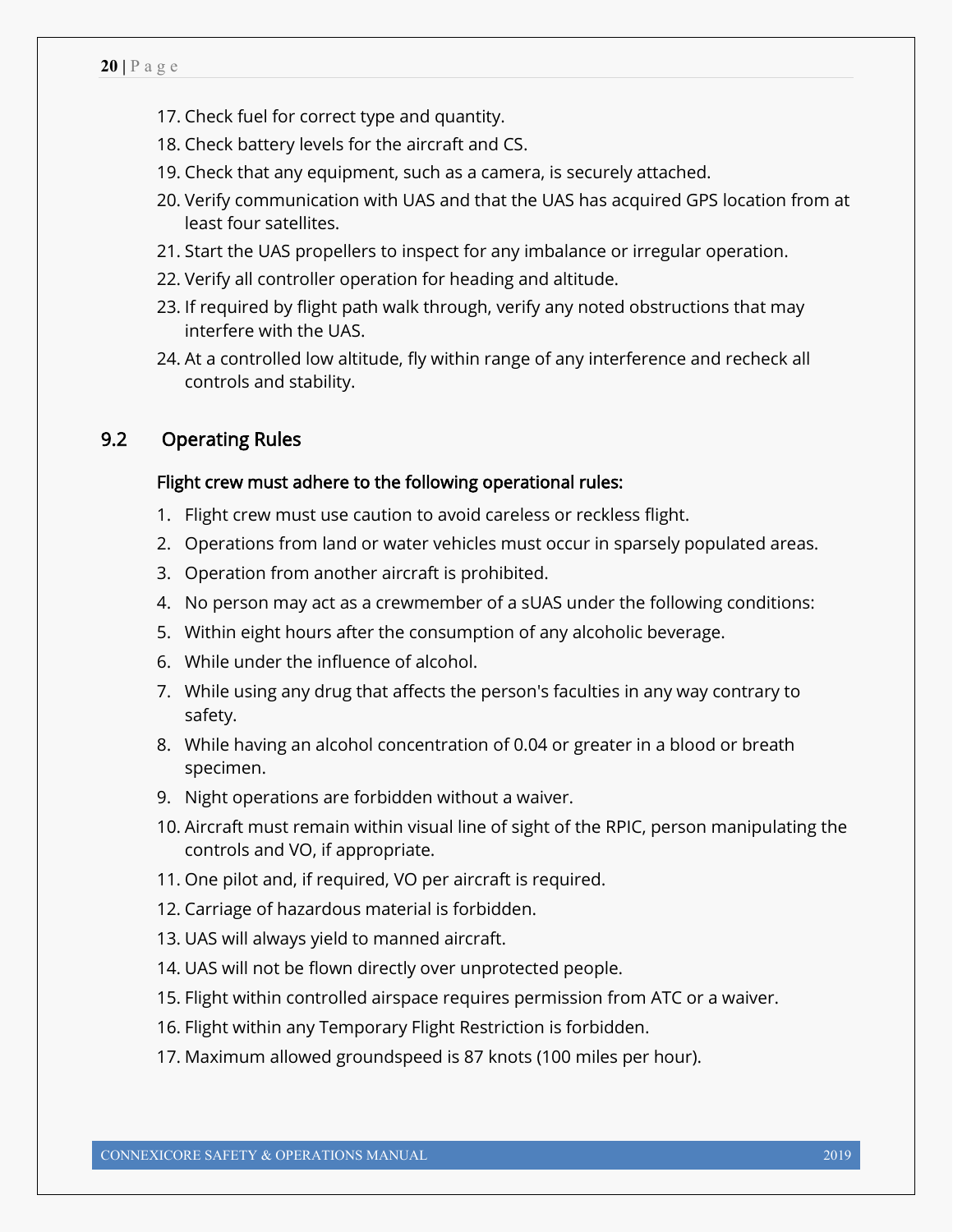- 18. Maximum allowed altitude is 400 feet AGL, unless flown within a 400-foot radius of a structure and not higher than 400 feet above the structure's immediate uppermost limit.
- 19. The minimum flight visibility, as observed from the location of the Control Station must be no less than 3 statute miles.
- 20. The minimum distance of the UA from clouds must be no less than 500 feet below the cloud and 2,000 feet horizontally from the cloud.

## 9.3 Post flight Procedures

The post flight is an abbreviation of the preflight, which is designed to verify no damage, occurred during flight. This prevents discovery of a fault condition, which might inhibit a future mission. Inspection items include:

- o Visual condition inspection of the UAS components.
- o Airframe structure, all flight control surfaces, and linkages.
- o Moveable control surface(s), including airframe attachment point(s).
- o Servo motor(s), including attachment point(s).
- o Propulsion system.
- $\circ$  Check that any equipment, such as a camera, remain undamaged from operation or landing.

## 10.0 Non-standard Operating Procedures

## 10.1 Waivers – General

The following forbidden operations can be allowed with a waiver:

- o Operation from a moving vehicle or aircraft.
- o Night flight.
- o Beyond visual line of sight.
- o Foregoing a VO.
- o Operation of multiple sUAS.
- o Yielding the right of way.
- o Operation over people.
- o Operation in controlled airspace.
- o Operating limitations for UA.

#### 10.2 Controlled Airspace Waivers

[Client maintains a list of authorized waivers and associated limitations]

- o Night Waivers
- o BVLOS Waivers
- o Operations Over People Waivers
- o Altitude Waivers
- o Other Waivers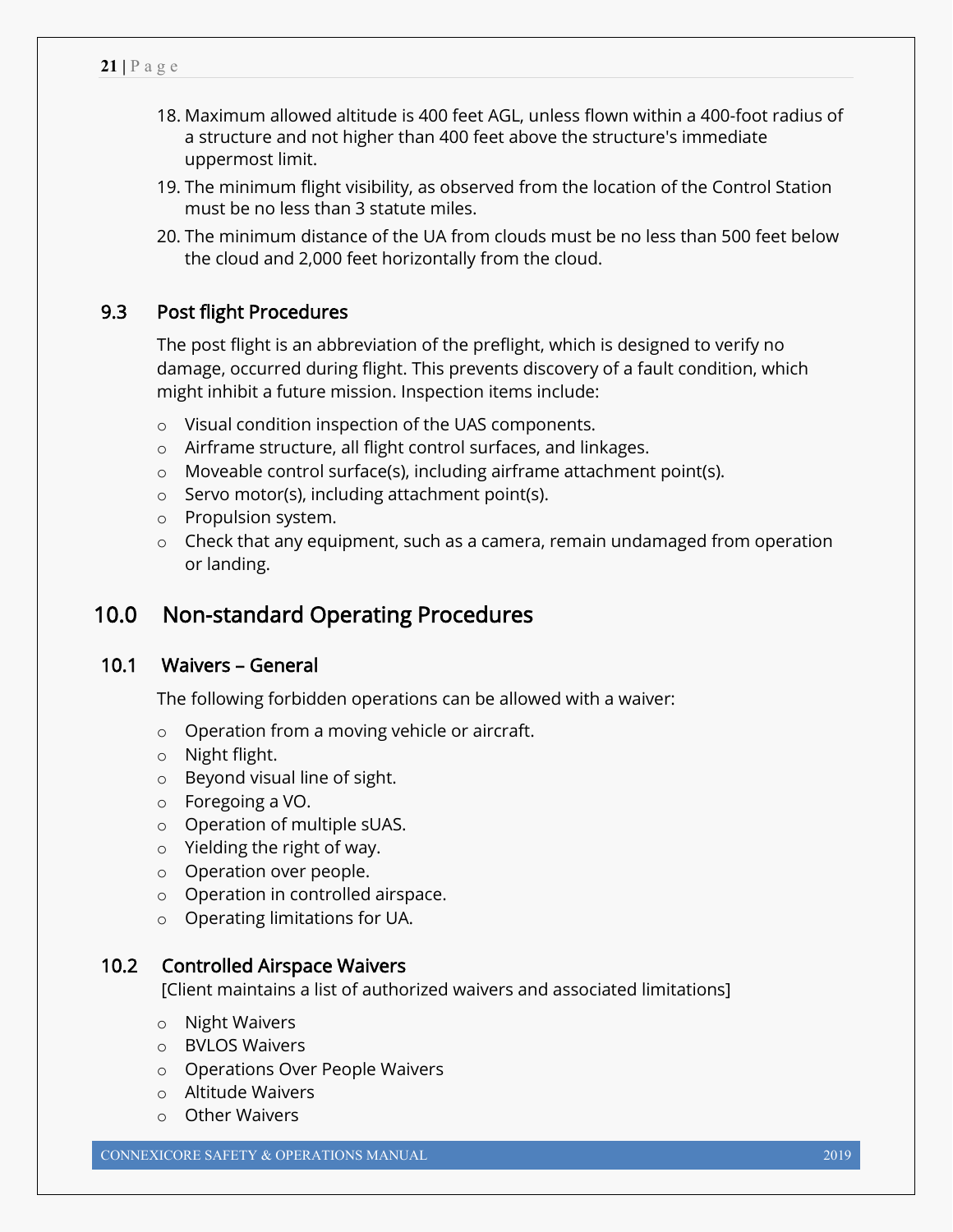## 10.3 Recordkeeping

#### Maintenance Records:

- A maintenance logbook will be created for each UAS.
- Scheduled maintenance will be performed in accordance with all manufacturer guidelines or industry best practices if such guidelines do not exist.
- **Unscheduled maintenance will occur as required.**
- A description of the maintained performed will be documented in the logbook and the aircraft will undergo a functional test flight prior to return to service for commercial operations.

#### Training Records:

#### Each crew member will have a training record which will contain:

- **Copies of certifications**
- A log of hours flown for the company
- A training record of make/model checkouts given by the management.
- A record of any training required per waiver
- Any other documents mandated by the FAA.

#### Logging Crew Time:

Crew time should be logged by the pilot and documented to the nearest tenth of an hour.

#### Logging Equipment time:

In order to develop an in-house maintenance schedule, equipment time must be documented to determine operational patterns such as mean time before failure of company equipment and individual parts/components.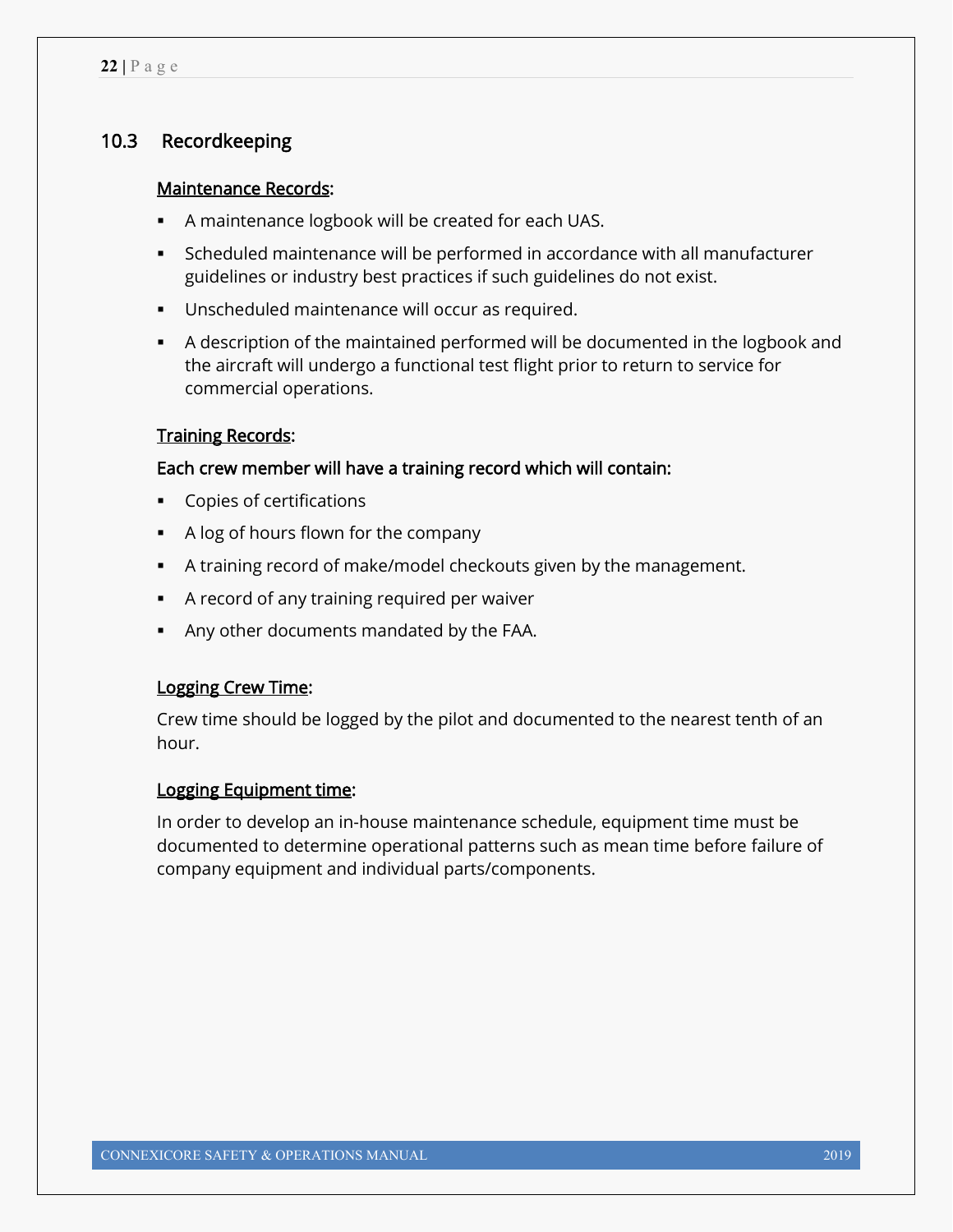# 11.0 Emergency Procedures:

An in-flight emergency is an unexpected and unforeseen serious occurrence or situation that requires urgent, prompt action. In case of an in-flight emergency, the remote PIC is permitted to deviate from any rule of Part 107 to the extent necessary to respond to that emergency. Emergency action should be taken in such a way as to minimize injury or damage to property.

Pilot (PIC) in charge will ensure that sUAV has home point is set and ensure a safe minimum obstruction clearance altitude (MOCA). Pilot in charge will configure and set (MOCA) prior to each launch. If a situation arises where (PIC) experiences a loss of communication between the sUAV and the main controller, the sUAV will establish an automatic programmed return-to-home (RTH) sequence which will bring the sUAV into an auto-hover mode for up to 20 seconds. If sUAV communication is not regained the vehicle will descend slowly to the home point. Upon reaching the home point the sUAV will automatically land. I the (PIC) reacquires communication of the sUAV before landing then the (PIC) will bring the sUAV into land at home point. If the absolute cause of any communication error is not discovered and confirmed the (PIC) will terminate the mission immediately. In ANY event of an uncontrolled fly-away, the visual observer (VO) will immediately contact ATC and inform them of last recorded location, altitude, and direction of sUAV. Simultaneously the (PIC) will continue to attempt to regain control of the sUAV and/or follow it to determine location. In the event of unpredicted obstacles or emergencies, or instructed by ATC to do so, the (PIC) will immediately terminate mission by returning sUAV to home point or landing in a predetermined location if required.

The operation will not take place if the ceiling is below 1000' AGL or weather and visibility limits are not maintained.

## 11.1 Loss of Link or GPS:

In the event GPS is lost in flight the RPIC should land the aircraft, if possible, to determine if the mission can continue to be conducted safely. Often, fail safe systems on UAS rely on GPS signal to function. The mission should only continue if the RPIC determines that the loss of GPS does not adversely affect safety.

## 11.2 Mishap Plan:

An important aspect of the safety management system is to identify actions in the event of a mishap.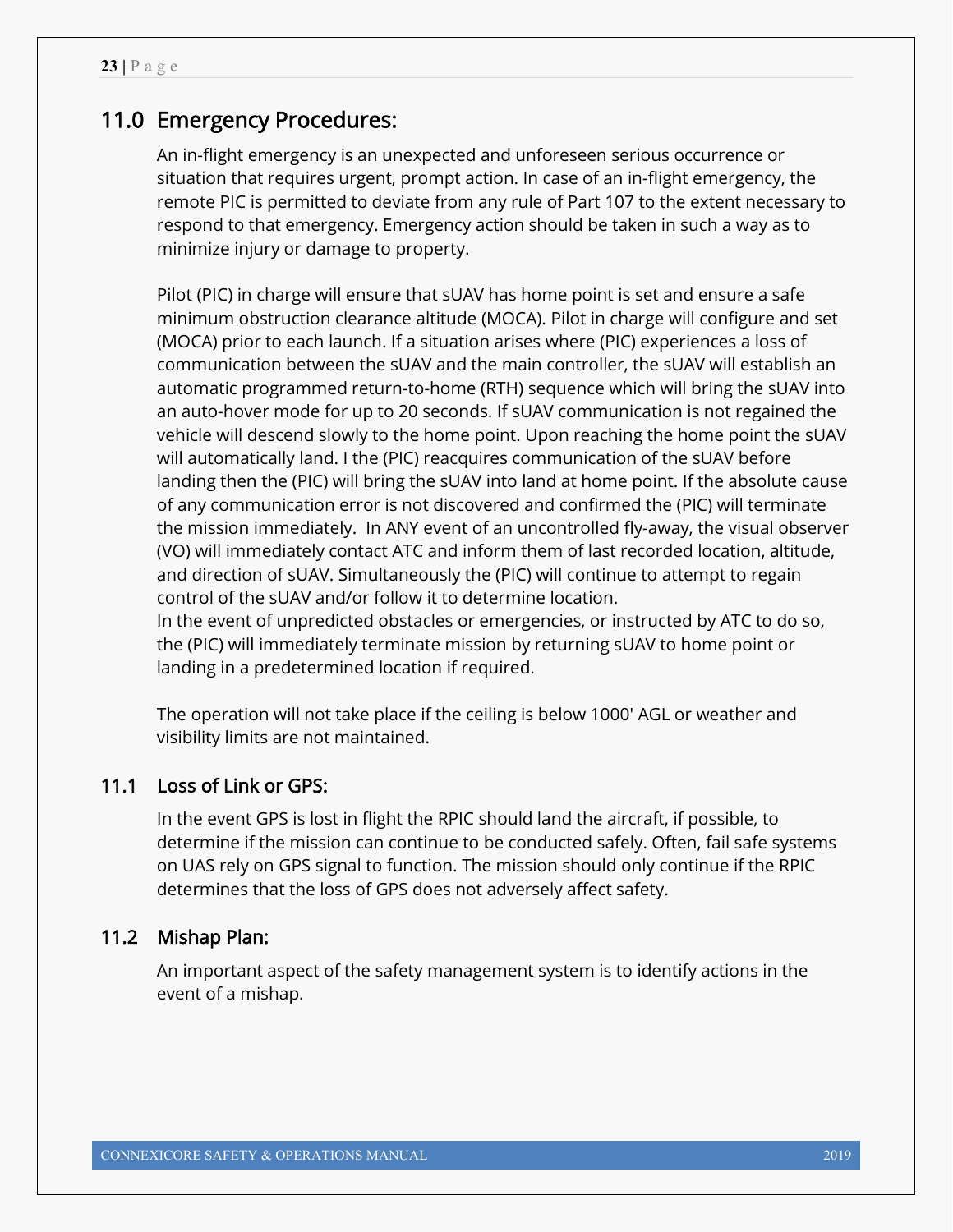## 11.3 Pre-Mishap Plan:

#### Immediate Response Actions:

- o Notify 9-11 if damage or injury occurs.
- o Take action to prevent further damage or injury.
- o Contact Primary and/or alternate responsible managers.

#### Secondary response actions:

- o Guard the wreckage
- o Obtain photographs
- o Gather and secure flight, maintenance and training records.
- o Prepare written statement of events.
- o Notify NTSB if required.

#### Information to collect:

- o Location.
- o PIC name.
- o UAS / Registration.
- o Date / Time of incident.
- o Description of events.
- o Description of damage.
- o Description of persons involve and associated injuries.
- o Witness information.

## 12.0 Required Reports

Flight crew must report within 10 days any accident that results in serious injury to any person or any loss of consciousness or any damage to any property, other than the UA. The report may be submitted to the appropriate FAA Regional Operations Center (ROC) electronically or by telephone. The report should include the following information:

- o sUAS remote PIC's name and contact information;
- o sUAS remote PIC's FAA airman certificate number;
- $\circ$  sUAS registration number issued to the aircraft, if required (FAA registration
- o number);
- o Location of the accident;
- o Date of the accident;
- o Time of the accident;
- o Person(s) injured and extent of injury, if any or known;
- o Property damaged and extent of damage, if any or known; and
- o Description of what happened.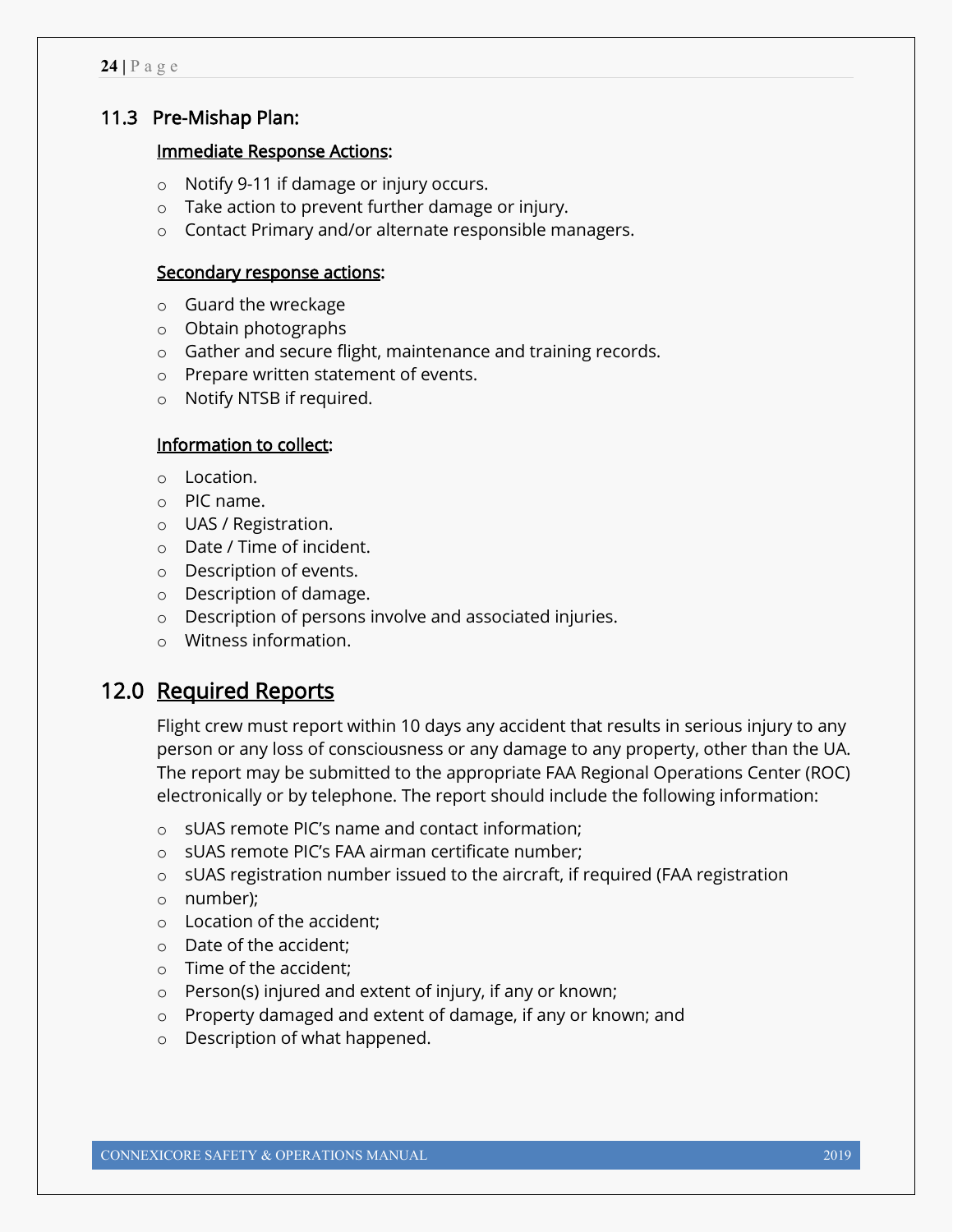## 12.1 Personal SAFETY Equipment

- o Operators/Observers shall always wear eye protection while the UAS is in flight.
- $\circ$  Although there is no specific uniform for the UAS unit or required for proper operation of the UAS, the operator/observer should take necessary measures to deploy in a professional matter, wear Hi-Visible vests when appropriate, and take into consideration that all deployments are subject to media requests.
- $\circ$  Operators/Observers will take into consideration the current weather conditions when planning to deploy and wear appropriate clothing to deploy comfortably.
- o There are no documented issues with the use of the radio or cellular phones during the deployment of the UAS, but the operator/observer should at all times take into consideration safe operation of the UAS when using a radio or another device (use of the radio or other device is strictly prohibited by the operator during flight).
- o Operators/Observers shall wear clothing that easily identifies them as CONNEXICORE UAS Flight Crew members.

# 13.0 Pre-Flight/Post-Flight Actions

## 13.1 Inspections

- o Operators/Observers are both responsible for a thorough preflight inspection of the UAS.
- $\circ$  Before and after each deployment (whether a mission or training), the operator and observer shall conduct a thorough inspection of the UAS in accordance with the instructions contained in the manufactures user's manual.
- o Any issues found that will put in jeopardy the safe operation of the UAS shall be documented and resolved immediately prior to flight.
- o It has been recognized that the use of a checklist is a significant method to combat UAS accidents. A pre-flight checklist is contained with each UAS Base Station and is utilized prior to each flight.
- $\circ$  Any physical equipment that cannot be resolved on-site, and which have an impact on safety or the mission, will override the deployment. These issues will be resolved before flight.

#### 13.2 Weather

- $\circ$  Before each deployment, the operator/observer will ensure that he/she gathers enough information to make themselves familiar with the weather situation existing throughout the area of deployment. The operator shall utilize FAA approved weather resources to obtain the latest and most current weather conditions.
- $\circ$  An anemometer should be utilized in order to better estimate the wind speed and determine if it is within the capabilities of the airframe being flown.